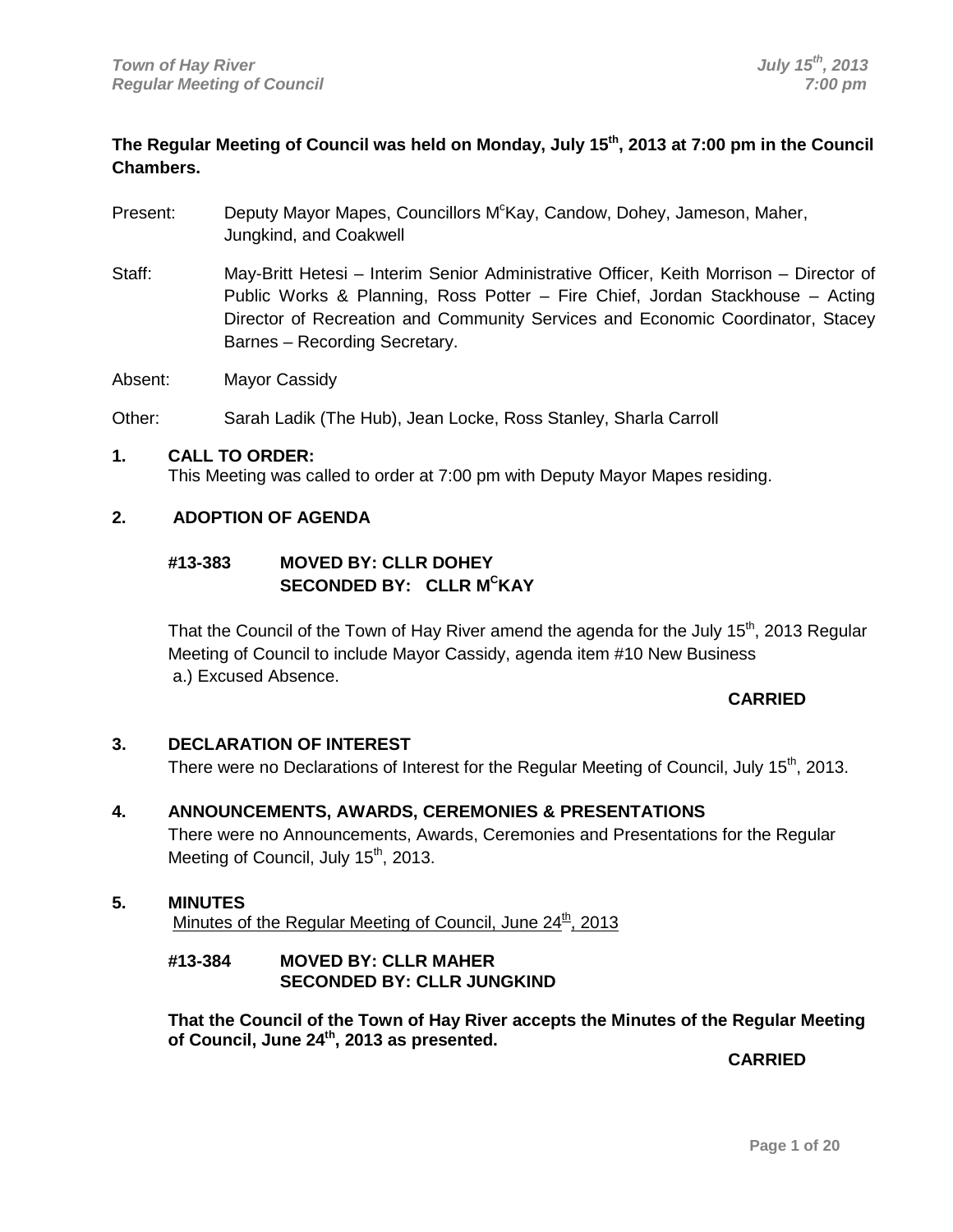Minutes of the Special Meeting of Council, June  $24<sup>th</sup>$ , 2013

#### **#13-385 MOVED BY: CLLR DOHEY SECONDED BY: CLLR CANDOW**

**That the Council of the Town of Hay River accepts the Minutes of the Special Meeting of Council, June 24th, 2013 as presented.**

**CARRIED**

Minutes of the Special Meeting of Council, June  $27<sup>th</sup>$ , 2013

#### **#13-386 MOVED BY: CLLR JUNGKIND SECONDED BY: CLLR DOHEY**

**That the Council of the Town of Hay River accepts the Minutes of the Special Meeting of Council, June 27th, 2013 as presented.**

**CARRIED**

#### **6. BUSINESS ARISING FROM THE MINUTES**

There was no business arising from the Minutes of the June 24<sup>th</sup>, 2013 Regular Meeting of Council, June 24<sup>th</sup>, 2013 Special Meeting of Council, and June 27<sup>th</sup>, 2013 Special Meeting of Council.

#### **7. ADMINISTRATIVE ENQUIRIES**

#### *Councillor, Roger Candow:*

Need a letter of support of the Nats'ejee Keh Treatment Centre on the Hay River Reserve and voicing concerns re: Health Ministers recent announcement of its closure. Send letter to Chief Fabian, Enterprise, West Point First Nations, Metis Nation, North & South MLA's, Kakisa, Dehcho, Minister of Health and Premiere.

#### *Councillor, Keith Dohey:*

Question directed to Acting Director of Recreation and Community Services, Jordan Stackhouse; Looking for Arena Roof update.

#### *Director of Recreation and Community Services, Jordan Stackhouse*

Answer directed to Councillor, Keith Dohey, do not have one at this time, sent an email late last week to the Insurance Adjuster, just waiting to hear back.

#### *Councillor, Keith Dohey:*

Question directed to Acting Director of Recreation and Community Services, Jordan Stackhouse; do we have a temporary location for the BMX/Skatepark yet? I do believe the best place is the Youth Centre.

#### *Director of Recreation and Community Services, Jordan Stackhouse*

Answer directed to Councillor, Keith Dohey, A list of locations was given to the BMX/Skatepark committee, such as 553, and Youth Centre, but I haven't heard back from them yet, but will follow up with them to make a decision.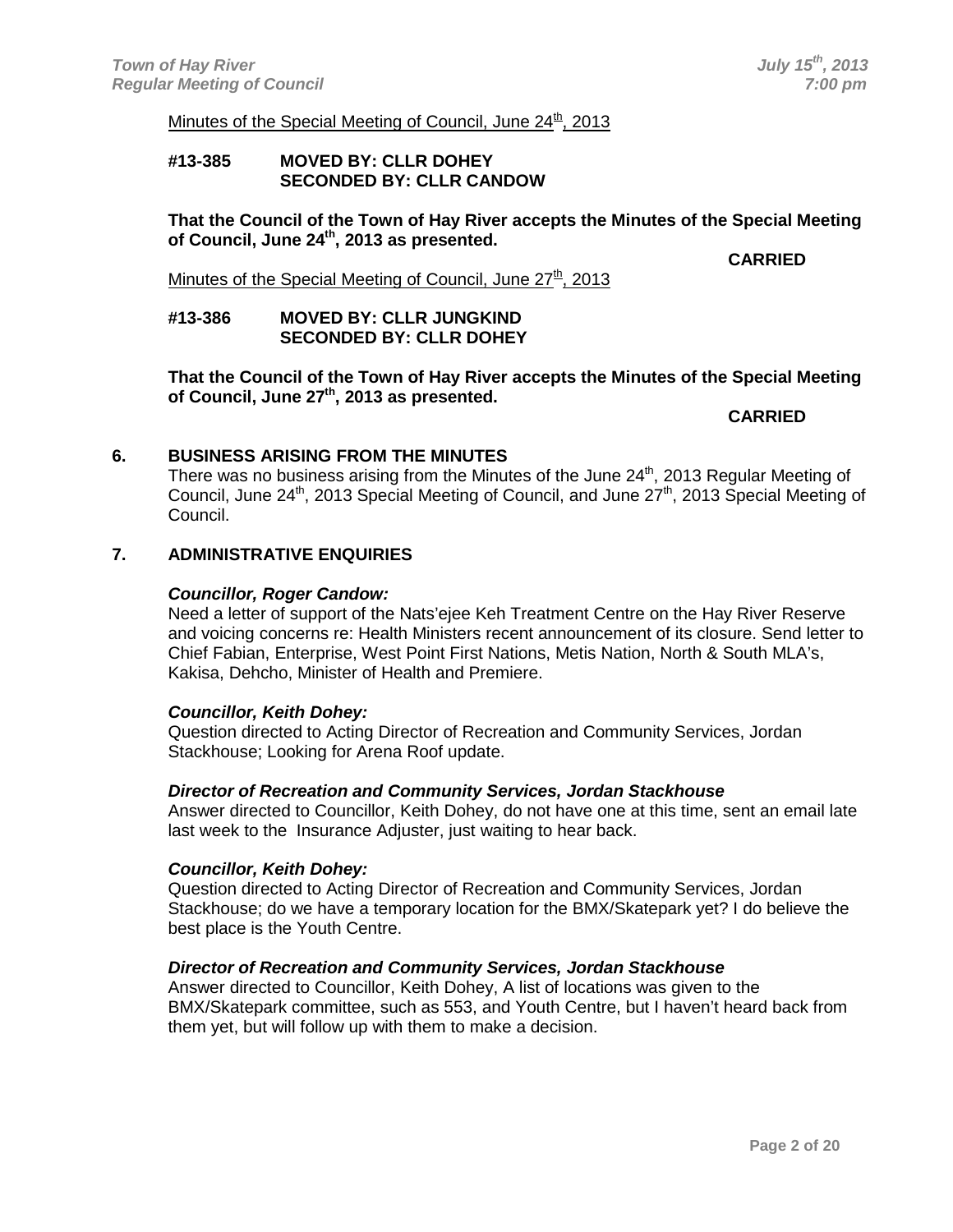a) Excused Absence

#### **RECOMMENDATION:**

#### **#13-387 MOVED BY: CLLR JUNGKIND SECONDED BY: CLLR DOHEY**

#### **THAT THE COUNCIL OF THE TOWN OF HAY RIVER excuses Councillor Jameson from the Regular Meeting of Council, Monday, June 24th, 2013.**

**CARRIED**

#### **BACKGROUND:**

Councillor Jameson has requested to be excused from the Regular Meeting of Council, Monday, June  $24<sup>th</sup>$ , 2013.

#### **COUNCIL POLICY / STRATEGY OR GOAL:**

N/A

#### **APPLICABLE LEGISLATION, BYLAWS, STUDIES, PLANS:**

N/A

**FINANCIAL IMPLICATIONS:**

N/A

#### **ALTERNATIVES TO RECOMMENDATIONS:**

N/A

#### **ATTACHMENTS:**

N/A

**Prepared by: Reviewed by: Reviewed by:** 

Stacey Barnes<br>
Executive Assistant<br>
Executive Assistant<br>
May-Britt Hetesi

ABALORES

Interim Senior Administrative Officer

Date: June  $27<sup>th</sup>$ , 2013 Date: June  $27<sup>th</sup>$ , 2013

b) Public Works & Planning Department Monthly Report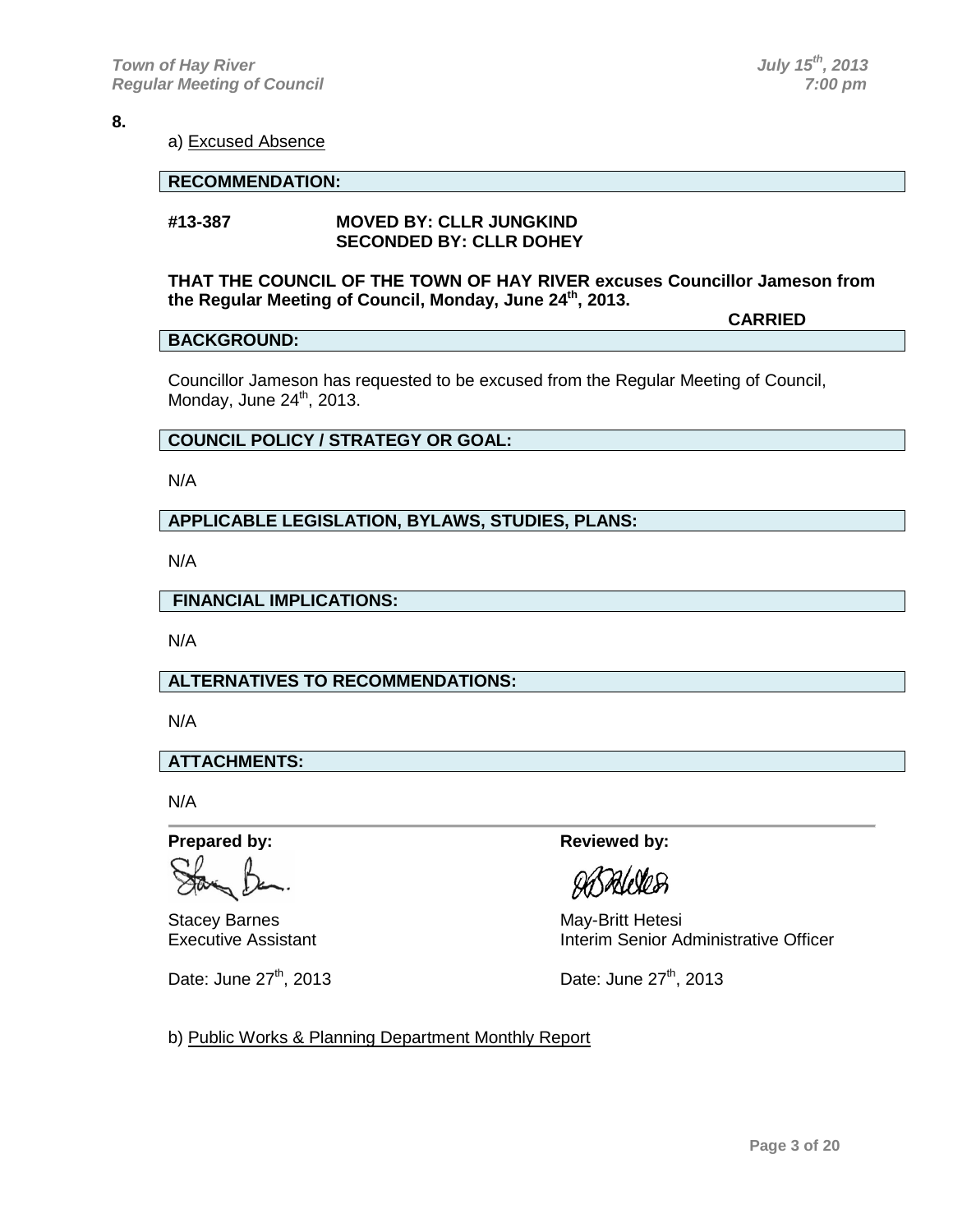#### **RECOMMENDATION:**

#### **#13-388 MOVED BY: CLLR MAHER SECONDED BY: CLLR JAMESON**

#### **THAT THE COUNCIL OF THE TOWN OF HAY RIVER accepts the report titled "Public Works & Planning Monthly Report" for June 2013 as presented.**

#### **CARRIED**

# **BACKGROUND:**

• The June Projects report is as follows:

| <b>Item</b>                         | <b>Level of Activity</b>                                                                                                                                                                                    |
|-------------------------------------|-------------------------------------------------------------------------------------------------------------------------------------------------------------------------------------------------------------|
| <b>Fire Hall</b>                    | Arcan advises completion August 29; Stantec has<br>requested updated schedule.                                                                                                                              |
|                                     | Stantec site inspection occurred June 18.                                                                                                                                                                   |
| <b>Trans Canada Trail</b>           | TCT requested return of unspent funds but advised that<br>project is 'top of list' for 2013/14 funding. Recent dialog<br>with TCT has determined that 2013 funding notifications<br>will be issued July 11. |
|                                     | Decision to manage standing offer resources internally<br>resulted in savings to Town in 2012; will confirm if same<br>procurement method to be used again.                                                 |
| Lift Stations #1 and #2             | Design Build of Lift Stations #1 and #2 awarded to Rowe's<br>Construction.                                                                                                                                  |
|                                     | Anticipate completion of both projects Fall 2013.                                                                                                                                                           |
| <b>Emergency Water Mains Repair</b> | A Design-build RFP is currently being drafted. Issuance on<br>hold pending confirmation of Health Centre scope of work.                                                                                     |
| <b>Water Contract</b>               | GNWT EHO has provided requirements for inclusion in<br>contract and a draft contract is being prepared.                                                                                                     |
|                                     | Contractor has been advised of work to-date on the new<br>contract.                                                                                                                                         |
|                                     | Contractor has applied for CPI and fuel rate increases; this<br>application is currently being reviewed.                                                                                                    |
|                                     | Review of associated Bylaws to be completed Fall 2013. In<br>the interim, initiatives to be put in place to monitor water<br>supply and consumption data in better detail.                                  |
| Vale Island Drainage                | Work to continue Summer 2013.                                                                                                                                                                               |
|                                     | Decision to manage standing offer resources internally<br>resulted in savings to Town in 2012; will confirm if same                                                                                         |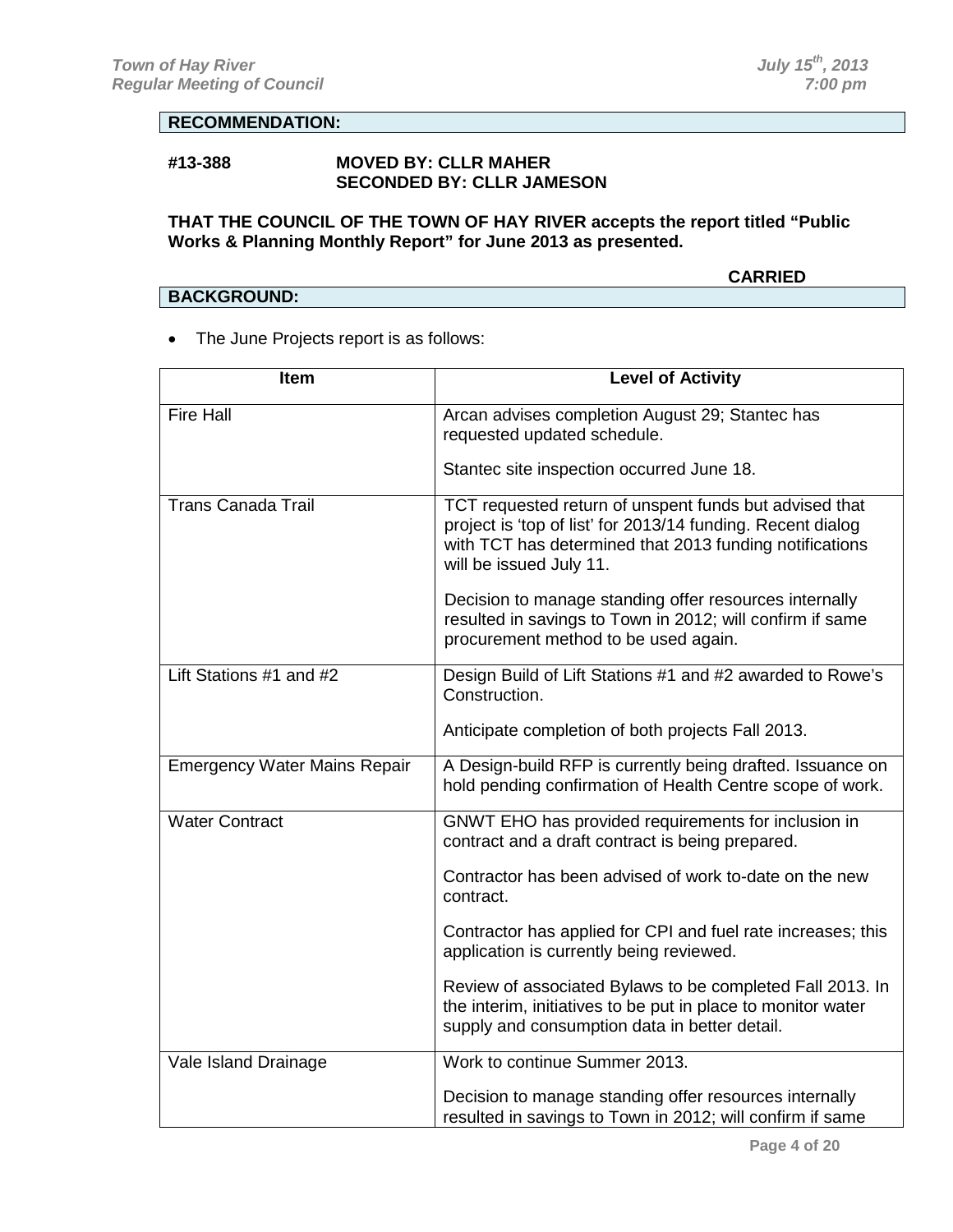|                              | procurement method to be used again.                                                                                                                                                                                                                                                                                                         |
|------------------------------|----------------------------------------------------------------------------------------------------------------------------------------------------------------------------------------------------------------------------------------------------------------------------------------------------------------------------------------------|
| Sidewalk Repair              | Sidewalk resurfacing scope of work currently being<br>reviewed for implementation Summer 2013.                                                                                                                                                                                                                                               |
| <b>General Plan</b>          | General Plan and Zoning and Building Bylaw to be<br>reviewed and ratified Summer 2013.                                                                                                                                                                                                                                                       |
| <b>Development Standards</b> | Current Development Standards date to 1992; consultant<br>to be retained to modernize and covert to electronic format<br><b>Summer 2013.</b>                                                                                                                                                                                                 |
| <b>Golf Course Road</b>      | Work complete and budget expended Fall 2012; road was<br>monitored for deficiencies during thaw Spring 2013 and an<br>additional culvert was added to fix a minor drainage issue.                                                                                                                                                            |
|                              | \$27k 2012 DOT funding received for chip seal preparation.<br>Potential to apply for 2013 DOT funding for chip seal<br>application. Chip seal scheduled to be applied soon.                                                                                                                                                                  |
|                              | Currently drafting an MOU with Golf Course to fund this<br>work, as well as the Quonset replacement project.                                                                                                                                                                                                                                 |
| <b>Water Treatment Plant</b> | Consultant reports on state of WTP complete; next step is<br>to develop a scope of work for Summer 2013 design and<br>2014 refurbishing.                                                                                                                                                                                                     |
|                              | Currently working with Arctic Energy Alliance to source<br>ecoEnergy funding to examine use of waste biomass to<br>provide raw water heat, as well as to provide an energy<br>audit for the Town Garage.                                                                                                                                     |
| <b>Town Hall</b>             | All previous work to date on initiative has been compiled.                                                                                                                                                                                                                                                                                   |
|                              | Inspection of potential existing facility has been completed<br>and report pending. This report will guide potential<br>development of a scope of work which will address energy<br>efficiency opportunities and review options such as new<br>construction, leasing, build-own-operate (transfer)<br>purchase of an existing building, etc. |
| <b>Health Centre</b>         | Development and Building Permits in place and foundation<br>construction is almost complete. Utility crossing under<br>highway and railway to occur soon.                                                                                                                                                                                    |
|                              | Navcan approval received; Ministry of Transportation<br>approval still required to complete rezoning. Once rezoning<br>complete transfer of land to GNWT will occur; transfer will<br>address current lack of written agreement between the<br>Town and GNWT regarding design, construction and<br>transfer of the Dean Drive extension.     |
|                              | Updated site plan received and review underway.                                                                                                                                                                                                                                                                                              |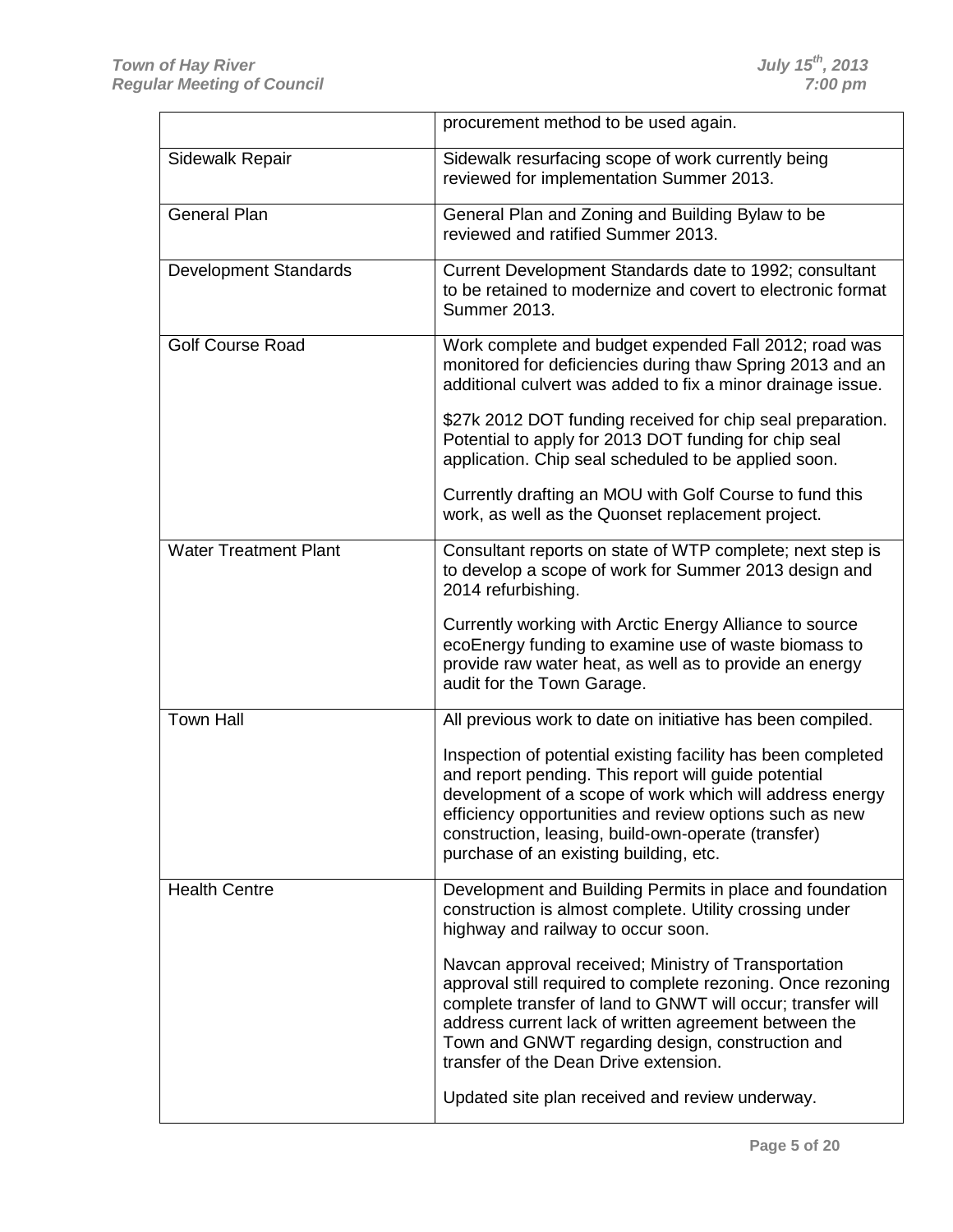|                           | Proposed design will result in extension of Dean Drive to<br>the highway, as well as opportunity to bring utilities to<br>Industrial area and proposed Sundog subdivision. |
|---------------------------|----------------------------------------------------------------------------------------------------------------------------------------------------------------------------|
| <b>Cameron Crescent</b>   | Subdivision application to MACA approved. Legal Survey<br>and Development Permit need to be completed and two<br>properties disposed of.                                   |
| <b>Sewer Repairs</b>      | Currently developing tender document to complete video<br>examination of sewer lines and in-situ re-lining where<br>required.                                              |
| <b>Equipment Purchase</b> | 5-ton Box Truck to be procured soon. Approval for sole-<br>source provided by Council.                                                                                     |
|                           | Line Painter tender closed; Kingland Ford was low bid.                                                                                                                     |

• The June O&M report is as follows:

| Item                                 | <b>Level of Activity</b>                           |
|--------------------------------------|----------------------------------------------------|
| Road Maintenance/Repairs             | Grading                                            |
|                                      | Pothole Patching                                   |
|                                      | <b>Maintaining Road Cuts</b>                       |
|                                      | <b>Clean Ditches</b>                               |
|                                      | <b>Apply Calcium</b>                               |
|                                      | <b>Sweep Roads</b>                                 |
|                                      | <b>Paint Lines</b>                                 |
|                                      | Place Gravel; 1 500 T Old Town, 500 T West Channel |
| Vehicle and Equipment<br>Maintenance | Truck Service Units 3, 19 and 24                   |
|                                      | <b>Grader Service</b>                              |
|                                      | <b>Water Tank Service</b>                          |
|                                      | Recreation Service Units 16 and 18                 |
| Sewer Inspection/Repairs             | <b>Flushing Ongoing</b>                            |
|                                      | <b>Operate Lift Stations</b>                       |
|                                      | <b>Twice Daily Inspections</b>                     |
|                                      | Lift Station High Level Alarm                      |
| Water Inspection/Repairs             | <b>Operate Water Treatment Plant</b>               |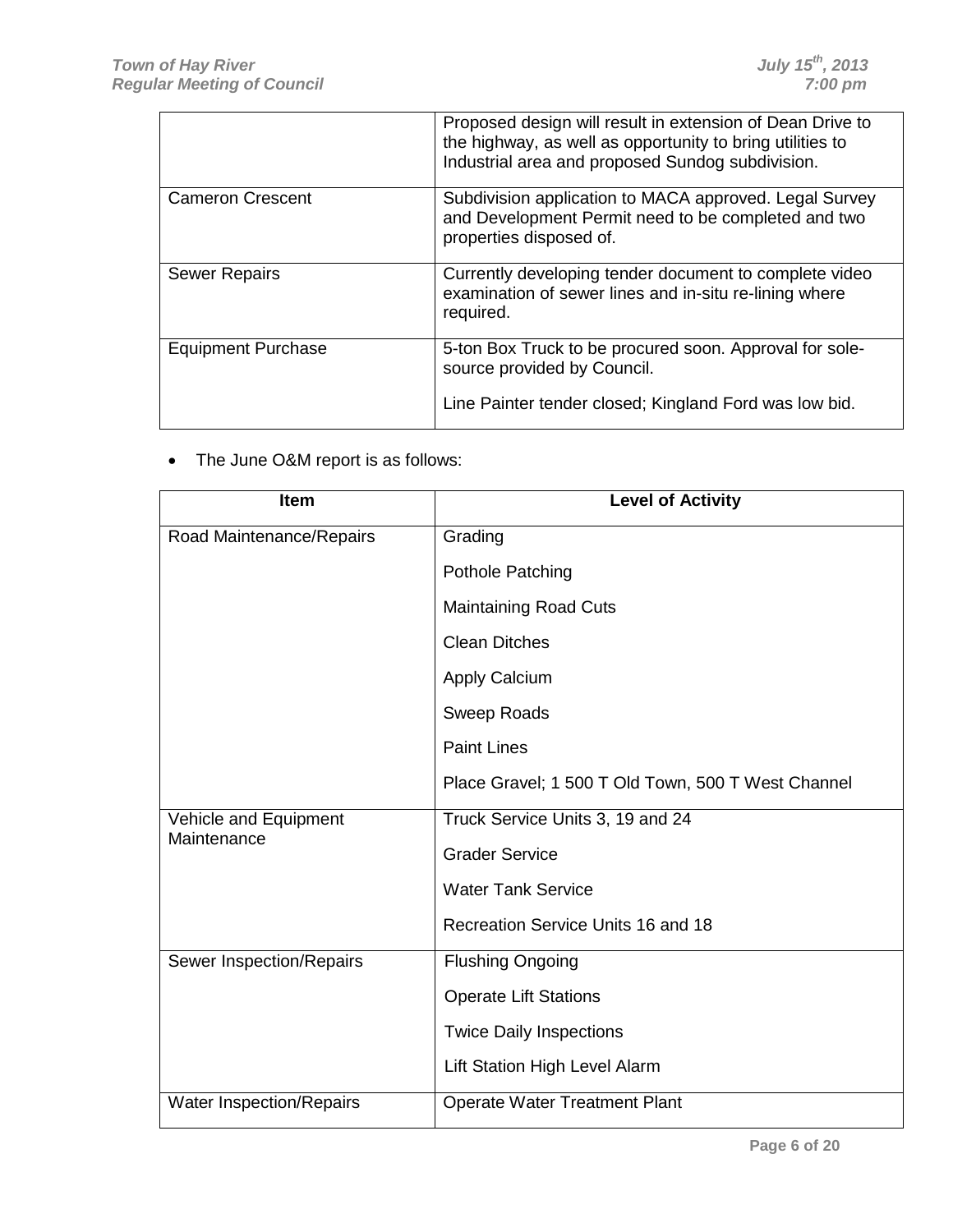|                                       | <b>Wright Crescent Break Repair</b>      |
|---------------------------------------|------------------------------------------|
|                                       | Gaetz Drive Break Repair                 |
|                                       | Service Connects/Disconnects As Required |
|                                       | Meter Reading                            |
|                                       | <b>Weekly Sampling and Testing</b>       |
|                                       | <b>Twice Daily Inspections</b>           |
| <b>Facilities Inspections/Repairs</b> | <b>Scale Office</b>                      |
|                                       | <b>Grass Mowing</b>                      |
|                                       | Spring Clean-up Completed                |
|                                       | <b>Ravine Brushing</b>                   |

• Resident Inquiries:

| $\cap$  | Miscellaneous               | 8  |
|---------|-----------------------------|----|
| $\circ$ | <b>Facility Maintenance</b> | 8  |
| $\cap$  | Water/Sewer                 | 14 |
| $\cap$  | <b>Road Maintenance</b>     | 19 |
| $\circ$ | Development                 | 23 |
| $\cap$  | Procurement                 | 5  |
|         |                             |    |

- o Clean-up 11
- Director Meetings:

| • Special   | June 24 and 27 |
|-------------|----------------|
| • Committee | June 03 and 17 |
| • Council   | June 10 and 24 |

- 
- o Administration
	- **Management** June 13 and 27<br>
	Finance June 25 **Finance**<br>**Bune 25**<br>June 25
	- June 06 10 and 18<br>June 17 and 28 **Tender Opening**

#### o External

| $\blacksquare$ | -IT              | June 10 |
|----------------|------------------|---------|
|                | Mapping          | June 10 |
|                | Contract         | June 11 |
|                | • Lift Station   | June 18 |
|                | <b>Fire Hall</b> | June 18 |
|                | Town Hall        | June 18 |

- Personnel Updates:
	- o Works O&M down two staff to leave.
	- o Works Projects short Development Officer for two weeks.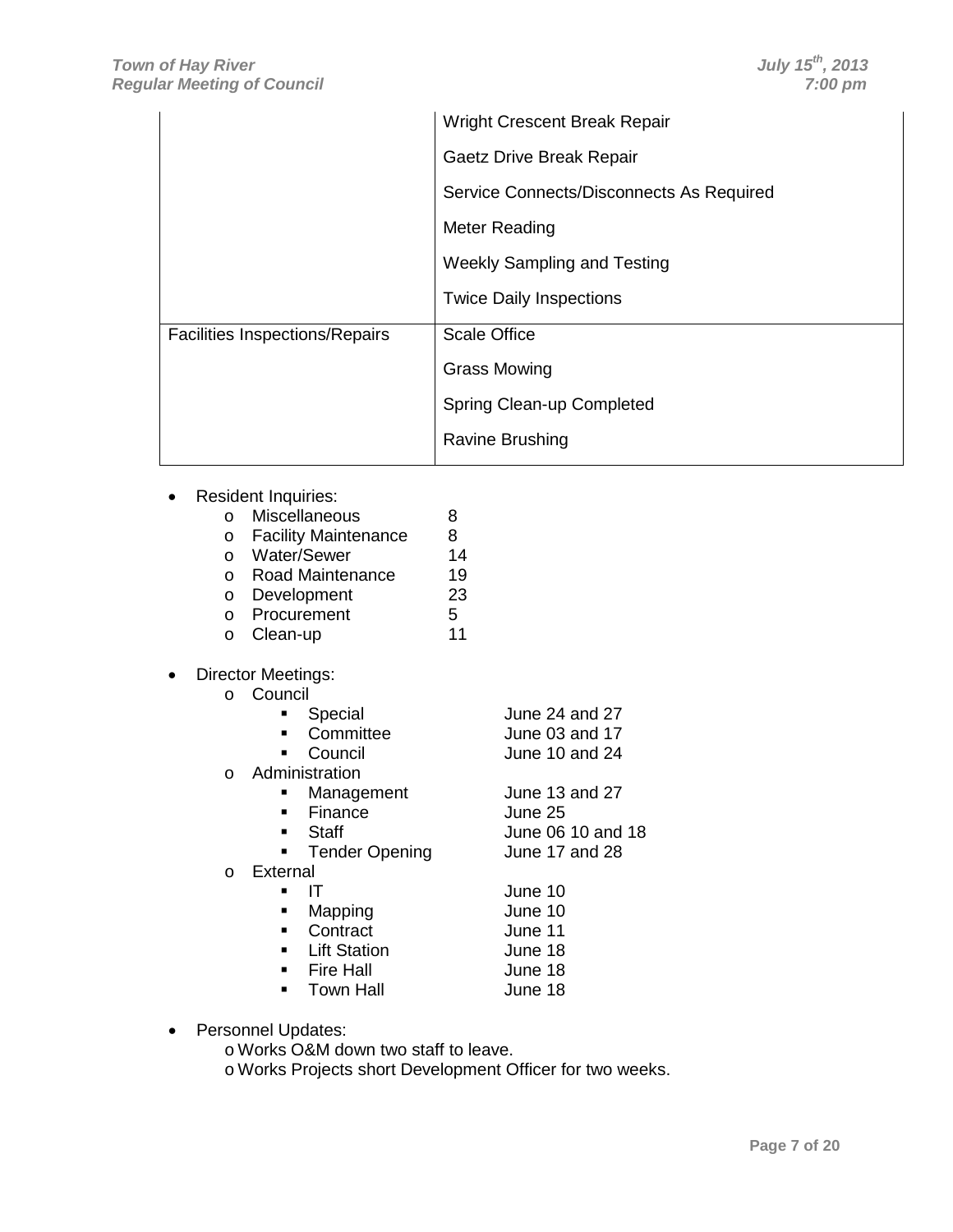#### **COUNCIL POLICY / STRATEGY OR GOAL:**

N/A

#### **APPLICABLE LEGISLATION, BYLAWS, STUDIES, PLANS:**

N/A

**FINANCIAL IMPLICATIONS:**

N/A

#### **ALTERNATIVES TO RECOMMENDATIONS:**

N/A

**ATTACHMENTS:**

N/A

Keith Morrison<br>Director of Public Works and Planning<br>Interim Senior Administrative Officer Director of Public Works and Planning

Date: July  $4<sup>th</sup>$ , 2013 Date: July  $4<sup>th</sup>$ , 2013

**Prepared by: Reviewed by: Reviewed by:** 

**Pale VOB** 

c) Environment and Public Health Monthly Report

#### **RECOMMENDATION:**

**#13-389 MOVED BY: CLLR DOHEY SECONDED BY: CLLR CANDOW**

**THAT THE COUNCIL OF THE TOWN OF HAY RIVER accepts the report titled "Environment & Public Health Monthly Report" for June 2013 as presented.**

**CARRIED**

#### **BACKGROUND:**

| <b>Item</b>          | <b>Level of Activity</b>                                                                                                                                                                                                  |
|----------------------|---------------------------------------------------------------------------------------------------------------------------------------------------------------------------------------------------------------------------|
| <b>Water License</b> | Response to review comments for the Sewage<br>Lagoon O&M Plan, Solid Waste Site O&M Plan<br>and Biotreatment Pad O&M Plan submitted on<br>December 14; updated plans are being finalized<br>along with the Annual Report. |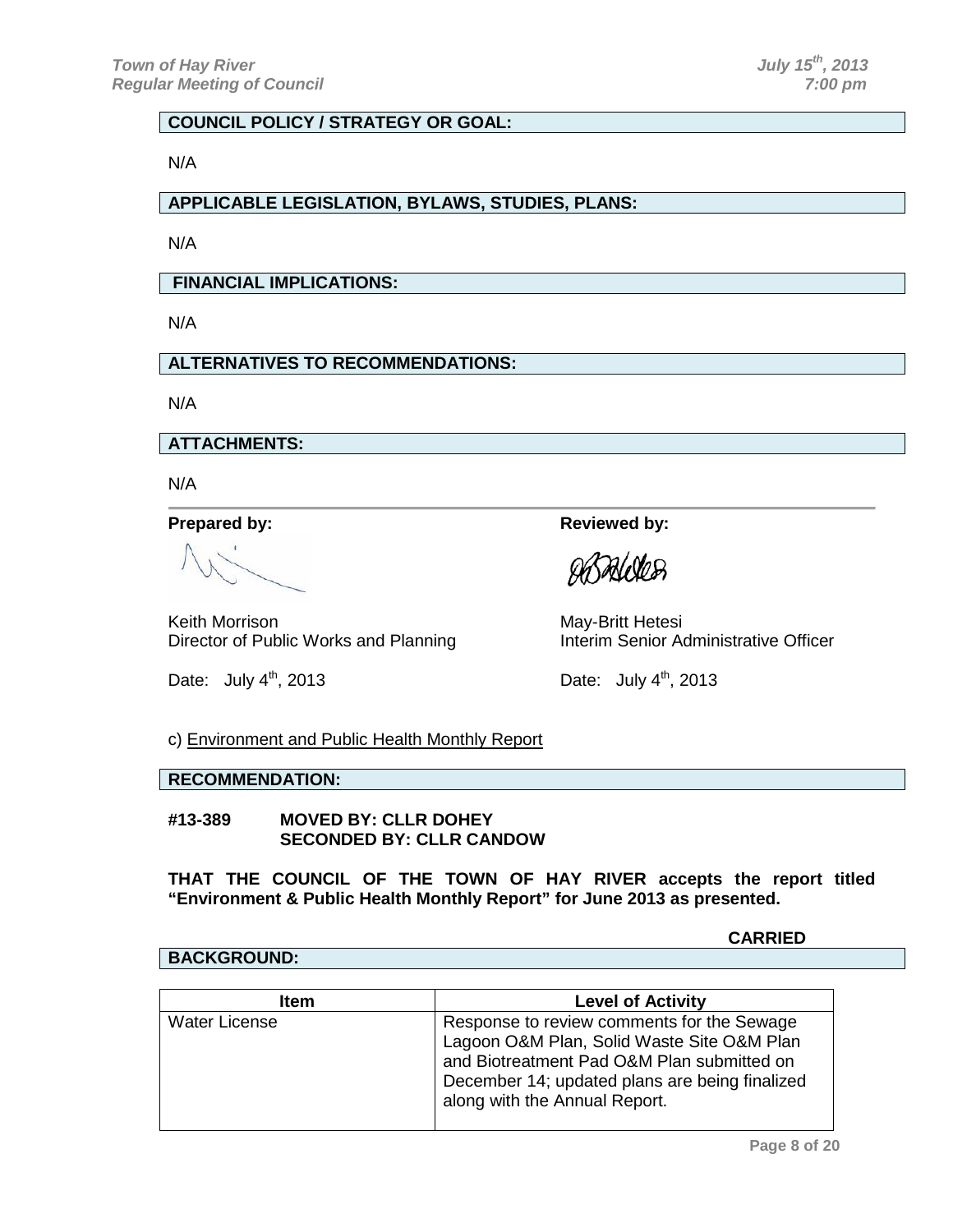|                           | Drainage & Seepage Study submitted January 7;<br>will result in additional reporting requirements.                                                                                                                            |
|---------------------------|-------------------------------------------------------------------------------------------------------------------------------------------------------------------------------------------------------------------------------|
|                           | Managing development of Interim Closure and<br>Reclamation Plan by consultant due August 31,<br>2013.                                                                                                                         |
|                           | Internal resources allocated to Annual Reporting<br>and SNP sampling; this should result in reduced<br>consulting costs.                                                                                                      |
|                           | Consultant to be retained Summer 2013 to assess<br>conditions of containment facilities.                                                                                                                                      |
|                           | Currently determining requirements for Sewage<br>Lagoon Wetland Study, CBOD/BOD Three-year<br>Trend Analysis, and site as-built drawings.                                                                                     |
|                           | Sampling of the Landfill groundwater monitoring<br>wells and the Hay River upstream and<br>downstream has been conducted for both May<br>and June with July, August and September<br>sampling still remaining.                |
| Solid Waste Site          | Management of Solid Waste contract ongoing.                                                                                                                                                                                   |
|                           | Planning for recycling, composting and waste<br>diversion initiatives has begun; scope is still to be<br>determined.                                                                                                          |
|                           | Landfill fence has been installed to the satisfaction<br>of the contractor, the Town and the regulator.                                                                                                                       |
| Town Cleanup Final Report | The total cost of equipment rental for the three-<br>week effort was \$18,300.00.                                                                                                                                             |
|                           | \$1,400.00 was spent for a contractor (Ecology<br>North) to assist in the hazardous waste collection,<br>promote the sale of composters and increase<br>public awareness relating to waste reduction and<br>waste management. |
|                           | The contribution to non-profit groups for clean-up<br>was \$5,000.00.                                                                                                                                                         |
|                           | The total cost for contractors and contributions<br>was \$24,700.00; the budget was \$18,900.00,<br>resulting in an additional \$5,900.00 spent.                                                                              |
|                           | Wages for hours worked amount to approximately<br>\$29,400.00. The time spent by staff on this                                                                                                                                |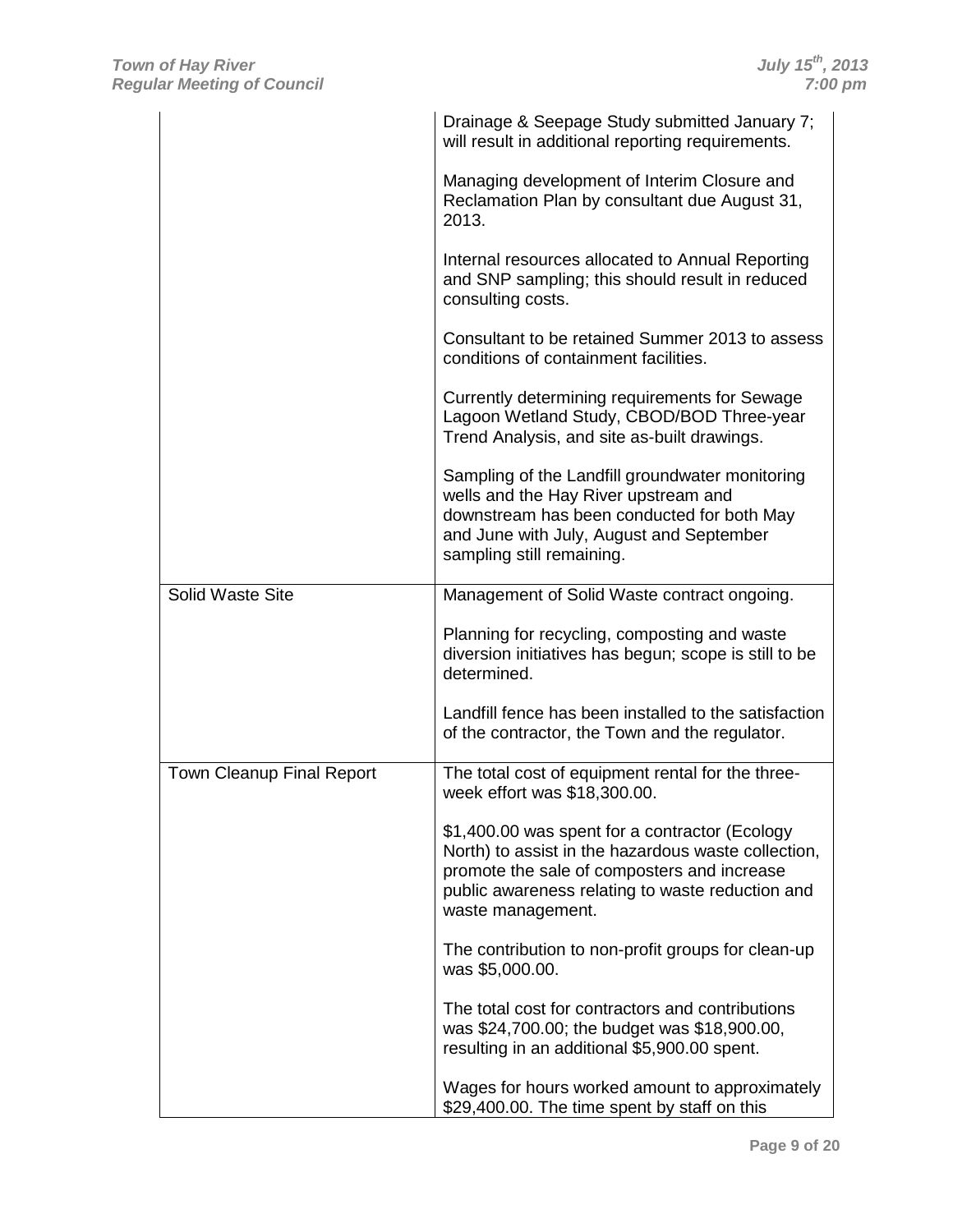| initiative could not be controlled by the Town as<br>the scope of work was determined by the quantity<br>and type of waste required to be picked-up, as<br>well as whether it was properly segregated or not.<br>This was augmented by the large amount of brush<br>that resulted from the Fall 2012 storm events. As<br>per standard practice, salary overages in one area<br>of focus are offset by reductions in others (i.e., if<br>staff spend more time than planned during the<br>Town Clean-up, then they have less time to spend<br>brushing, ditching, etc.). |
|-------------------------------------------------------------------------------------------------------------------------------------------------------------------------------------------------------------------------------------------------------------------------------------------------------------------------------------------------------------------------------------------------------------------------------------------------------------------------------------------------------------------------------------------------------------------------|
| Overall this cleanup effort was well received and<br>proved to be very successful in cleaning up the<br>Town. In the future, the scope of this initiative can<br>be reduced by applying stringent criteria regarding<br>segregation, quantities, and types of waste<br>accepted.                                                                                                                                                                                                                                                                                        |

#### **COUNCIL POLICY / STRATEGY OR GOAL:**

#### N/A

#### **APPLICABLE LEGISLATION, BYLAWS, STUDIES, PLANS:**

- Canadian Council of Ministers of the Environment (CCME)
- Mackenzie Valley Land and Water Board (MV2009L3-0005)
- Environment and Natural Resources Waste Management Guidelines
- Alberta Environment. (2010). *Standards for Landfills in Alberta*. Government of Alberta.
- EBA Engineering Consultants Ltd. (2010). *Town of Hay River Solid Waste Management Facility, Operations Plan*. Yellowknife, NT: EBA Engineering Consultants Ltd.
- Guidance Document on Federal Interim Groundwater Quality Guidelines for Federal Contaminated Sites, May 2010
- Bylaw 619 Garbage Collection
- Bylaw 1516 Collection of Tipping Fees

### **FINANCIAL IMPLICATIONS:**

N/A

#### **ALTERNATIVES TO RECOMMENDATIONS:**

N/A

#### **ATTACHMENTS:**

N/A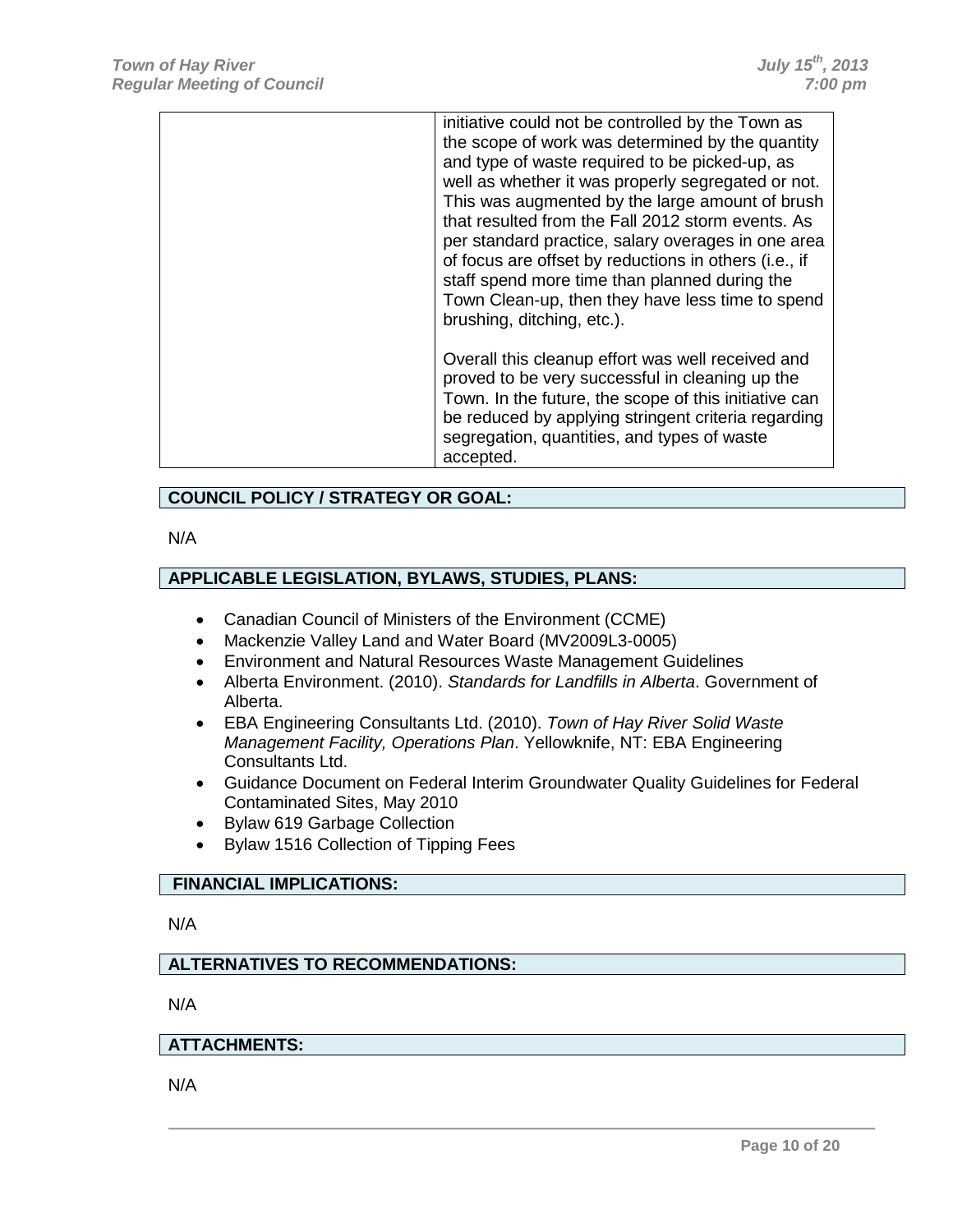*Town of Hay River July 15th, 2013* **Regular Meeting of Council** 

Zwith Denver

Dustin Dewar **News** Contract Contract Contract Contract Contract Contract Contract Contract Contract Contract Contract Contract Contract Contract Contract Contract Contract Contract Contract Contract Contract Contract Cont

#### **Reviewed by:**

May-Britt Hetesi Interim Senior Administrative Officer

Date: July  $4<sup>th</sup>$ , 2013

Let it be noted, that Councillor Candow would like to see that the scope of Town clean up not be reduced.

d) Development & Building Permit Report

#### **RECOMMENDATION:**

#### **#13-390 MOVED BY: CLLR CANDOW SECONDED BY: CLLR DOHEY**

#### **THAT THE COUNCIL OF THE TOWN OF HAY RIVER accepts the Development and Building Permit Report for the month of June 2013.**

**CARRIED BACKGROUND:**

#### **SUMMARY**

• 17 Development Permits have been approved for the month of June 2013, not much lower than last year's 20 Development Approvals for 2012.

#### **Background**

• The June Development and Building Permit Report is as follows:

| <b>DATE</b> | DEV#                 | <b>CIVIC ADDRESS</b> | <b>DESC. OF WORK</b>            |
|-------------|----------------------|----------------------|---------------------------------|
| June 3/13   | B13-004              | 9 Fir Crescent       | <b>Replace Deck</b>             |
| June 4/13   | D <sub>13</sub> -032 | 3 Forest Drive       | <b>Rear Yard Garage</b>         |
| June 4/13   | D13-034              | 11 Riverview Drive   | <b>Fence/Driveway Extension</b> |
| June 5/13   | D <sub>13</sub> -036 | 77A woodland Drive   | <b>Office Renovations</b>       |
| June7/13    | DH13-037             | 136 Wildrose Drive   | Photography                     |
| June 7/13   | D <sub>13</sub> -038 | 45 Miron Drive       | <b>New Stick Built House</b>    |

Civil Technologist **Director of Public Works & Planning** 

Date: July  $3^{rd}$ , 2013 Date: July  $3^{rd}$ , 2013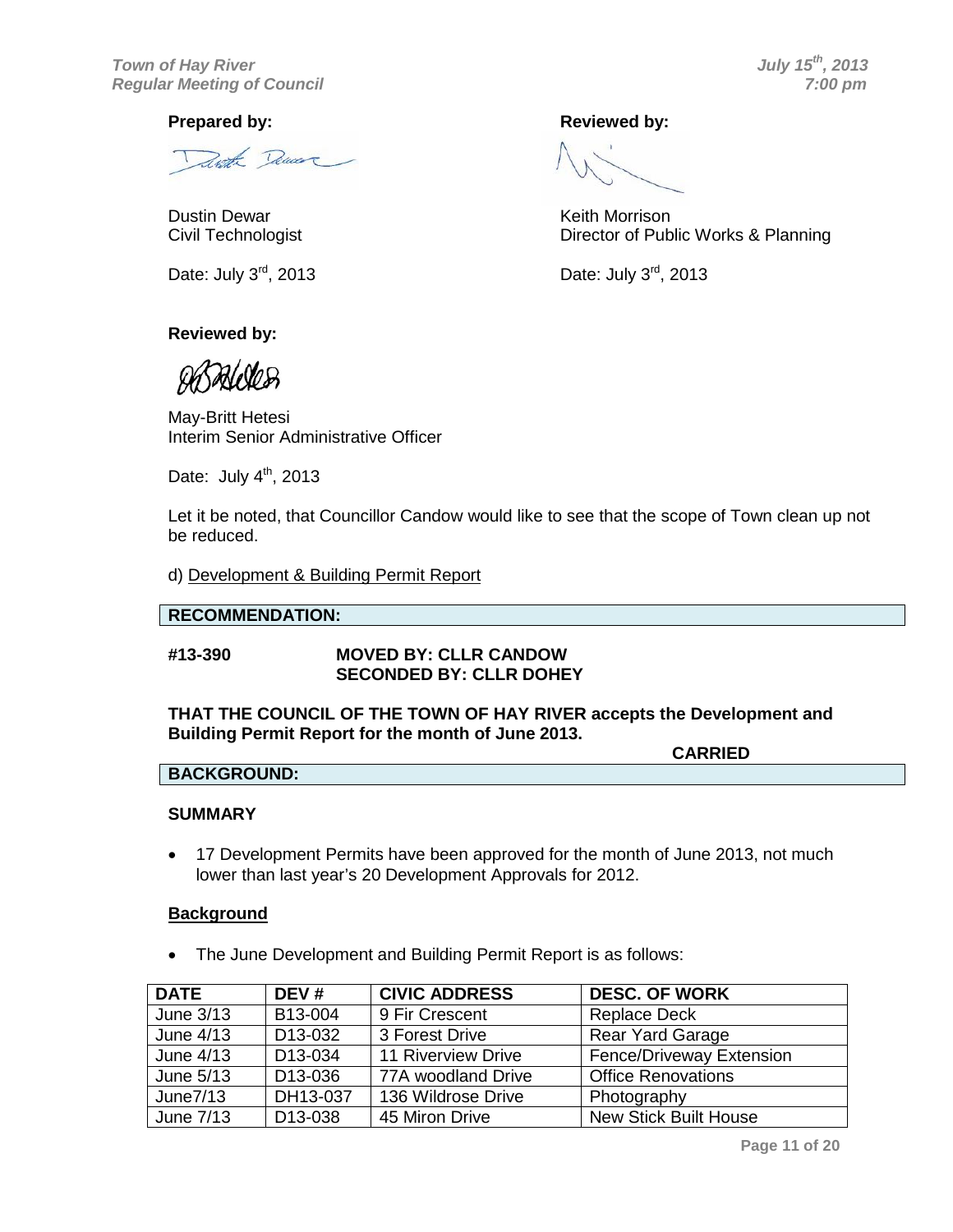| June 12/13 | D13-039              | 20 Industrial Drive                        | 30'X80' Storage Tent            |
|------------|----------------------|--------------------------------------------|---------------------------------|
| June 13/13 | D <sub>13</sub> -040 | 41 Stewart Drive                           | Fence Rear Yard                 |
| June 14/13 | D13-041              | Hay River High Rise                        | Antennas on Roof                |
| June 14/13 | D <sub>13</sub> -042 | 30 Fir Crescent                            | New Mobile Home                 |
| June 14/13 | D <sub>13</sub> -043 | 30 McBryan Drive                           | New Shed                        |
| June 18/13 | DH13-044             | 47 woodland Drive                          | Sewing, Repairs                 |
| June 24/13 | D <sub>13</sub> -045 | 44B Patterson Road                         | Set up Mobile Home              |
| June 25/13 | D <sub>13</sub> -046 | 23 John Mapes Cres.                        | <b>New Stick Built Home</b>     |
| June 27/13 | DH13-047             | $\overline{40-102}$ <sup>nd</sup> . Street | <b>Communication Consultant</b> |
| June 28/13 | D <sub>13</sub> -048 | 288 Miron Drive                            | Porch Addition to House         |

#### **COUNCIL POLICY / STRATEGY OR GOAL:**

N/A

#### **APPLICABLE LEGISLATION, BYLAWS, STUDIES, PLANS:**

N/A

**CONSIDERATIONS OR FINANCIAL IMPLICATIONS:**

N/A

**ALTERNATIVES TO RECOMMENDATIONS:**

N/A

**ATTACHMENTS:**

N/A

**Prepared by: Reviewed by: Reviewed by:** 

Randy Froese **Keith Morrison** Keith Morrison

Date: June  $29^{th}$ , 2013 Date: July  $3^{rd}$ , 2013

Development Officer **Director of Public Works & Planning** 

e) Purchase of Riding Mowers

**RECOMMENDATION:**

#### **THAT THE COUNCIL OF THE TOWN OF HAY RIVER directs administration to solesource the purchase of 2 new riding mowers.**

There was no motion made by Council for this recommendation. This is for information purpose only.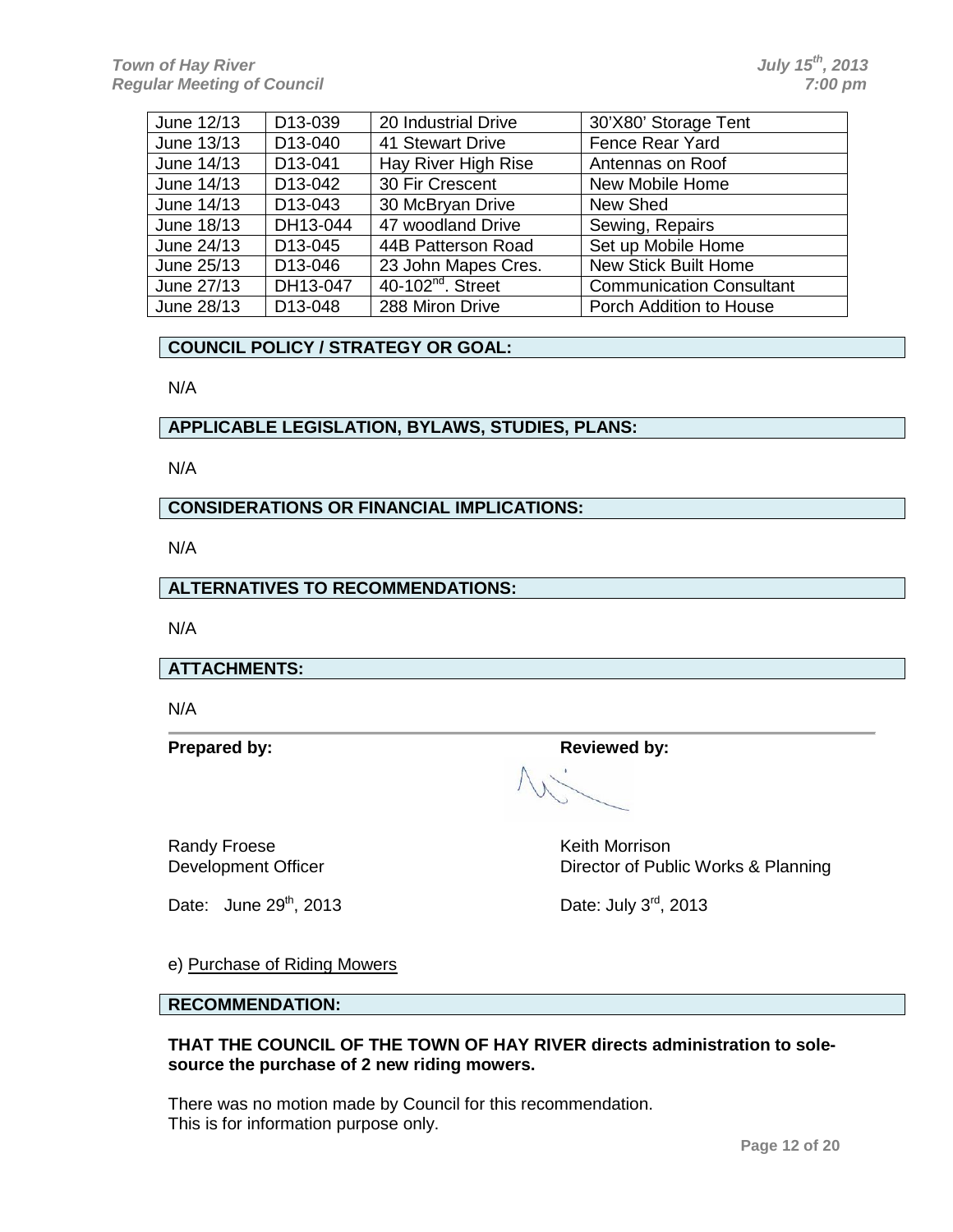#### **BACKGROUND:**

An invitation to tender (HRC 1307) for the purchase of 2 new riding mowers was put forth on June 12<sup>th</sup> 2013 and advertised locally with a closing date of June 28<sup>th</sup> 2013

The Town of Hay River did not receive any tenders for the 2 new riding mowers.

It is administration's recommendation to sole-source the purchase of the mowers.

#### **COUNCIL POLICY / STRATEGY OR GOAL:**

N/A

### **APPLICABLE LEGISLATION, BYLAWS, STUDIES, PLANS:**

N/A

#### **FINANCIAL IMPLICATIONS:**

Approved capital expenditure

#### **ALTERNATIVES TO RECOMMENDATIONS:**

N/A

#### **ATTACHMENTS:**

N/A

Jordan Stackhouse May-Britt Hetesi And Community Services

Date: July  $3^{rd}$  2013 Date: July  $3^{rd}$ , 2013

Prepared by: Neviewed by:

*Pale Vosa* 

Acting Director of Recreation **Interim Senior Administrative Officer** 

f) Lot 1654, Plan 2421 Parking

#### **RECOMMENDATION:**

#### **#13-391 MOVED BY: CLLR JAMESON SECONDED BY: CLLR JUNGKIND**

**THAT THE COUNCIL OF THE TOWN OF HAY RIVER designate Lot 1654, Plan 2421 – 2 Lepine Street as parking lot and will remain in inventory as designated parking until such time that someone is interested in purchasing such lot.**

**DEFERRED**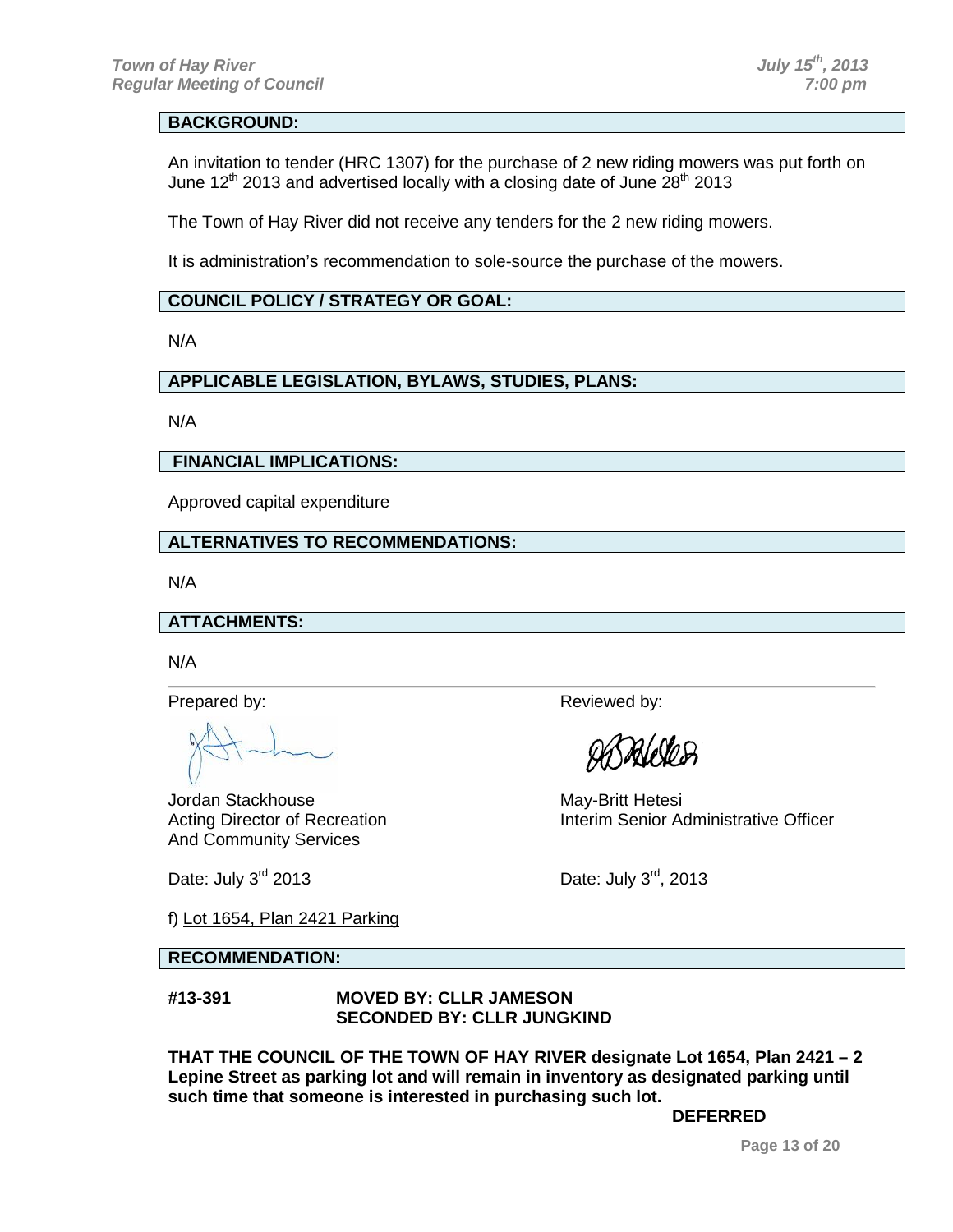#### **BACKGROUND:**

When the Don Wright area began to see development with the B&R building the Town designated some lots as parking area. The parking area is required because it appears that the Town agreed to provide eight off-site parking spaces to meet the parking requirement of the B&R building.

On February 8, 2010 Council had passed a Motion to designate Lot 1657, Plan 2421 as a parking lot.

On October 2012, the Town received an application for the purchase of Lot 1657, Plan 2421.

At this time the remaining lots available for parking are Lot 1654, Plan 2421 and Lot 1630, Plan 3075.

#### **COUNCIL POLICY / STRATEGY OR GOAL:**

N/A

#### **APPLICABLE LEGISLATION, BYLAWS, STUDIES, PLANS:**

N/A

#### **FINANCIAL IMPLICATIONS:**

N/A

#### **ALTERNATIVES TO RECOMMENDATIONS:**

N/A

#### **ATTACHMENTS:**

Sketch of Lot 1654, Plan 2421 & Lot 1630, Plan 3075.

Prepared by: Reviewed by:

Gerarde

Susan Gallardo **May-Britt Hetesi** Lands Interim Senior Administrative Officer

Date: June 27, 2013 **Date: July 3, 2013** 

Let it be noted that the Council of the Town of Hay River deferred this report, and tasked administration to contact B & R building owner re: the 8 stalls.

g) Bassett Sublet to ITB Marine Group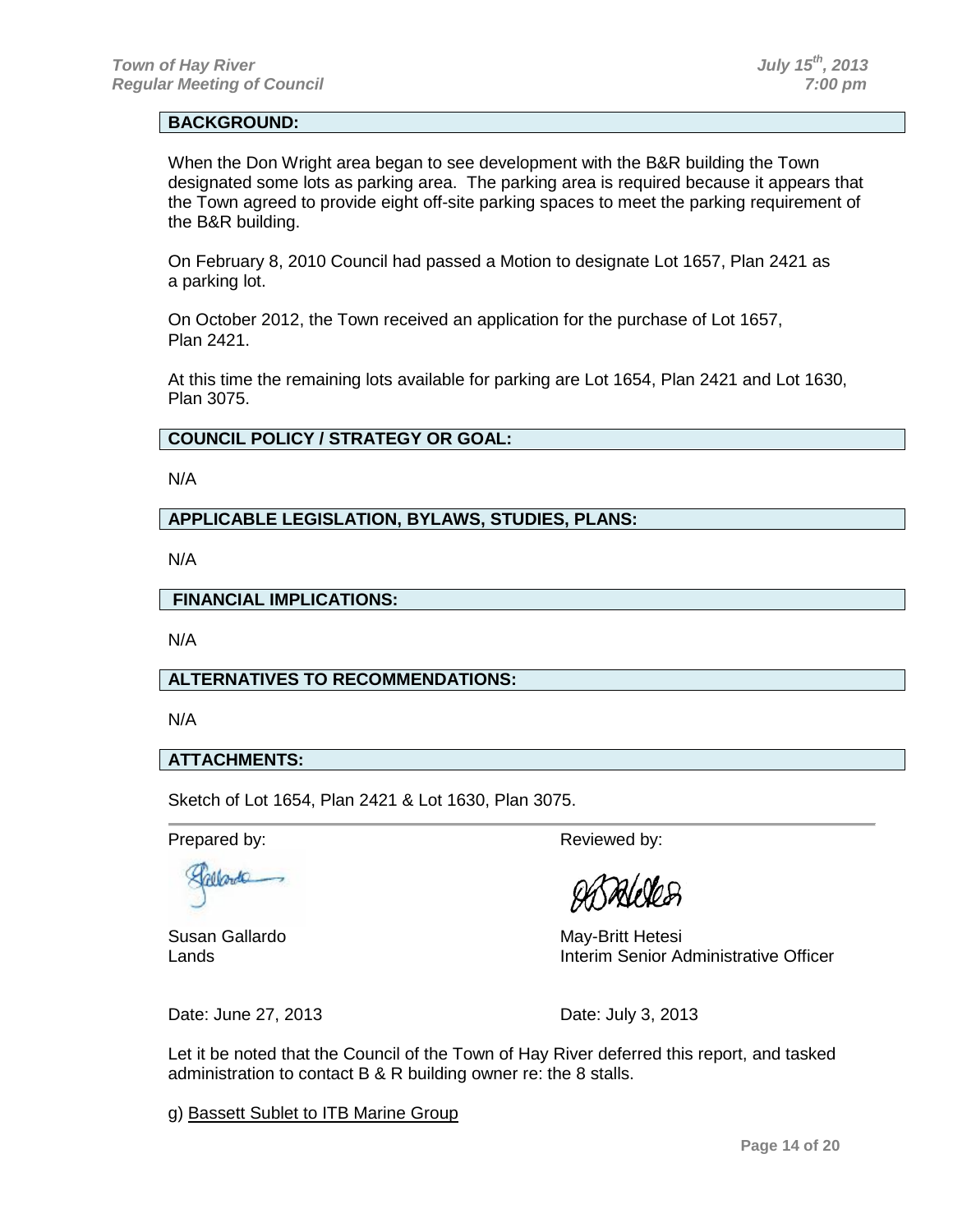**CARRIED**

#### **RECOMMENDATION:**

#### **#13-392 MOVED BY: CLLR JAMESON SECONDED BY: CLLR CANDOW**

**THAT THE COUNCIL OF THE TOWN OF HAY RIVER approves the request of Bassett Petroleum Distributors Ltd. to sublet to ITB Marine Group (Island Tug and Barge) starting July 1, 2013 or upon approval all that portion of the Centre and Easterly Part of Lot 7, Block "G", Plan 39.**

#### **BACKGROUND:**

On July 1, 2009 Bassett Petroleum Distributors Ltd. entered into a Sub-Lease Agreement with the Town for the Centre and Easterly part of Lot 7, Block "G", Plan 39 for a five (5) year term ending June 30, 2014.

On June 18, 2013, Bassett Petroleum Distributors Ltd. sent a request to the Town to sublet to ITB Marine Group (Island Tug and Barge), starting July 1, 2013 or upon approval. ITB Marine Group (Island Tug and Barge) will be using the site to pull out their tugs.

As per Clause 4 (f) in Sub-Lease Agreement between the Town and Bassett Petroleum Distributors Ltd.;

"not to assign any part of the lands or Sub-Lease without the consent in writing of the Sub-Landlord, which consent in the case of subletting only, shall not be unreasonably withheld"

Bassett Petroleum Distributors Ltd. is currently in good standing with their lease fees.

#### **COUNCIL POLICY / STRATEGY OR GOAL:**

N/A

#### **APPLICABLE LEGISLATION, BYLAWS, STUDIES, PLANS:**

N/A **FINANCIAL IMPLICATIONS:**

N/A

#### **ALTERNATIVES TO RECOMMENDATIONS:**

N/A

#### **ATTACHMENTS:**

Sketch of Centre and Easterly part of Lot 7, Block "G", Plan 39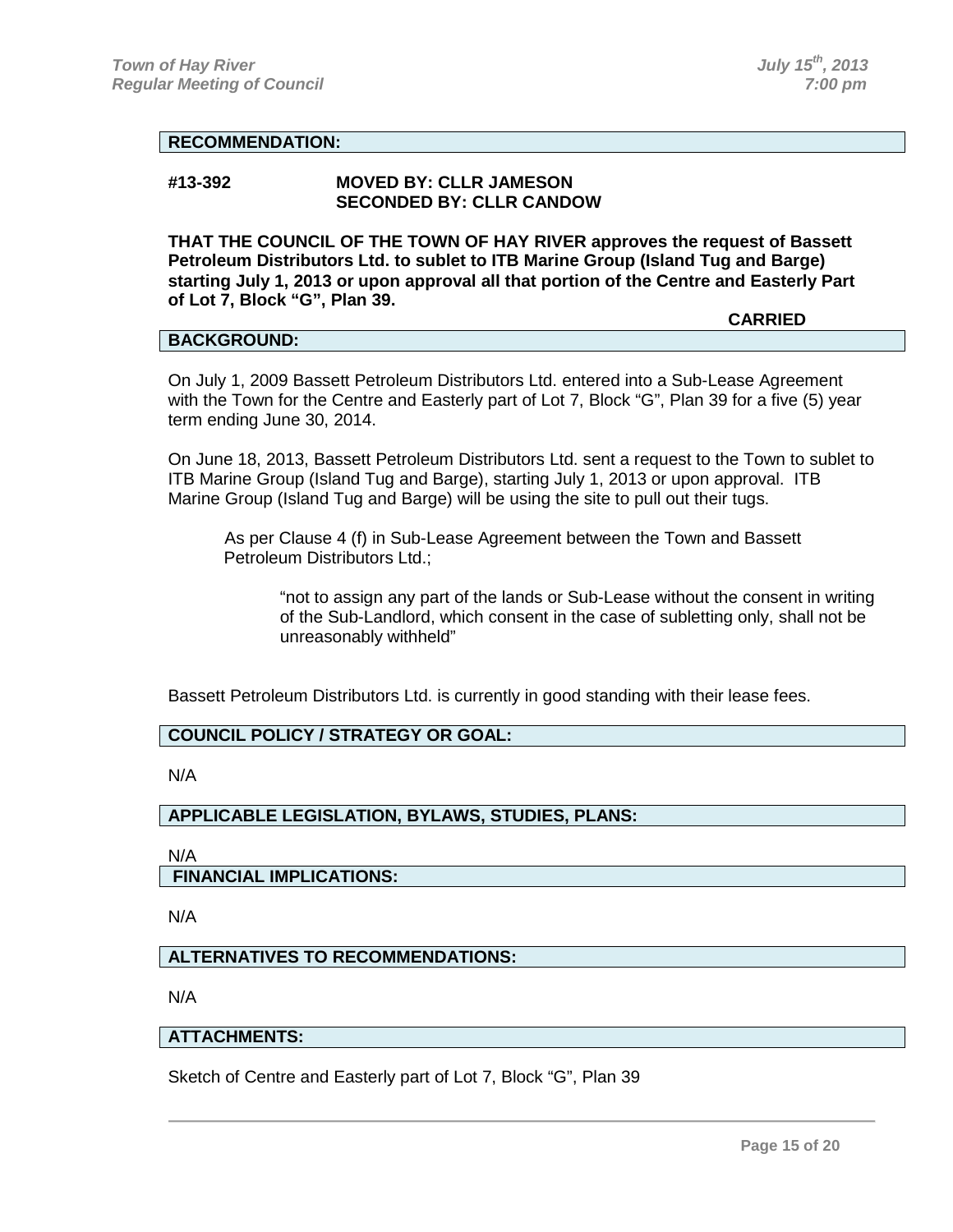Gallanda

Date: June 19, 2013 **Date: July 3, 2013** 

h) Financial Reporting Template

#### **RECOMMENDATION:**

#### **#13-393 MOVED BY: CLLR MC KAY SECONDED BY: CLLR MAHER**

**THAT THE COUNCIL OF THE TOWN OF HAY RIVER approves the format of the Financial Reporting Template as presented.**

**CARRIED**

#### **THAT THE COUNCIL OF THE TOWN OF HAY RIVER approves the May 2013 Financial Reports as presented.**

There was no motion made by Council for this recommendation. **BACKGROUND:**

The last Director of Finance for the Town of Hay River left in April 2012. Since that time there has been little if any formal financial reporting to Council (beyond the annual audit process delivered by Ashton's Chartered Accountants). Former Director of Finance Linda Folks (retired 2009) has been contracted to provide financial and accounting services for six weeks commencing May 27<sup>th</sup>. As part of the duties required by Administration, we have worked with Ms. Folks to provide a template for regular monthly financial reporting.

The elements that will be included each month are outlined as below and May 2013 figures are included for Council's review:

Consolidated Summary of Revenue and Expense:

- General Fund
- **Utility Fund**

Summary of Reserve Balances and Interest Earned:

- General and Utility Fund
- **Deferred Contributions**

Capital Planning and Expenditures:

- General Fund
- Utility Fund

Consolidated Summary of Revenue and Expense:

• Land Development Fund

#### **COUNCIL POLICY / STRATEGY OR GOAL:**

**Prepared by: Reviewed by: Reviewed by: Reviewed by:** 

**DATALORES** 

Susan Gallardo **May-Britt Hetesi** Lands Interim Senior Administrative Officer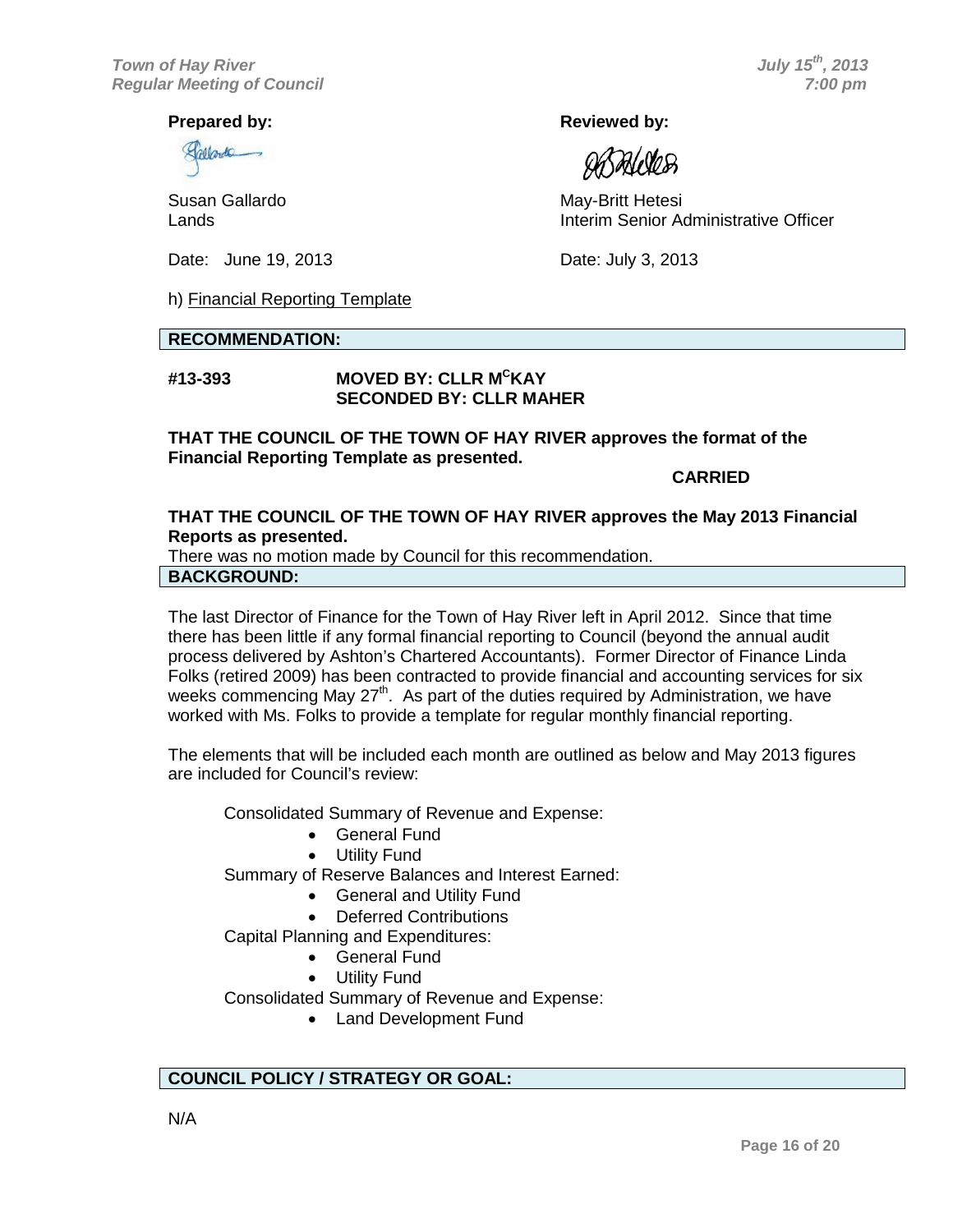#### **APPLICABLE LEGISLATION, BYLAWS, STUDIES, PLANS:**

Cities, Town and Villages Act, S.N.W.T. 2003,c.22

#### **FINANCIAL IMPLICATIONS:**

N/A

#### **ALTERNATIVES TO RECOMMENDATIONS:**

N/A

#### **ATTACHMENTS:**

Financial Reporting Templates – May 2013

#### **Prepared by:**

DAI NO D

May-Britt Hetesi Interim Senior Administrative Officer

Date: July 3, 2013

i) Special Committee of Council

#### **RECOMMENDATION:**

#### **#13-394 MOVED BY: CLLR DOHEY SECONDED BY: CLLR CANDOW**

#### **THAT THE COUNCIL OF THE TOWN OF HAY RIVER approves the report entitled "Special Committees of Council" as presented.**

**CARRIED**

#### **BACKGROUND:**

Mayor Andrew Cassidy will speak to this item. For reference purposes the following excerpt from Bylaw No. 2285 Council Procedures follows:

#### *Special Committees of Council*

- *114. Where Council deems it necessary to establish a special committee to investigate and consider any matter, Council shall:*
	- *a) name the committee;*
	- *b) establish a terms of reference;*
	- *c) appoint members to it;*
	- *d) establish the term of appointments of members;*
	- *e) establish requirements for reporting to Council or a standing committee;*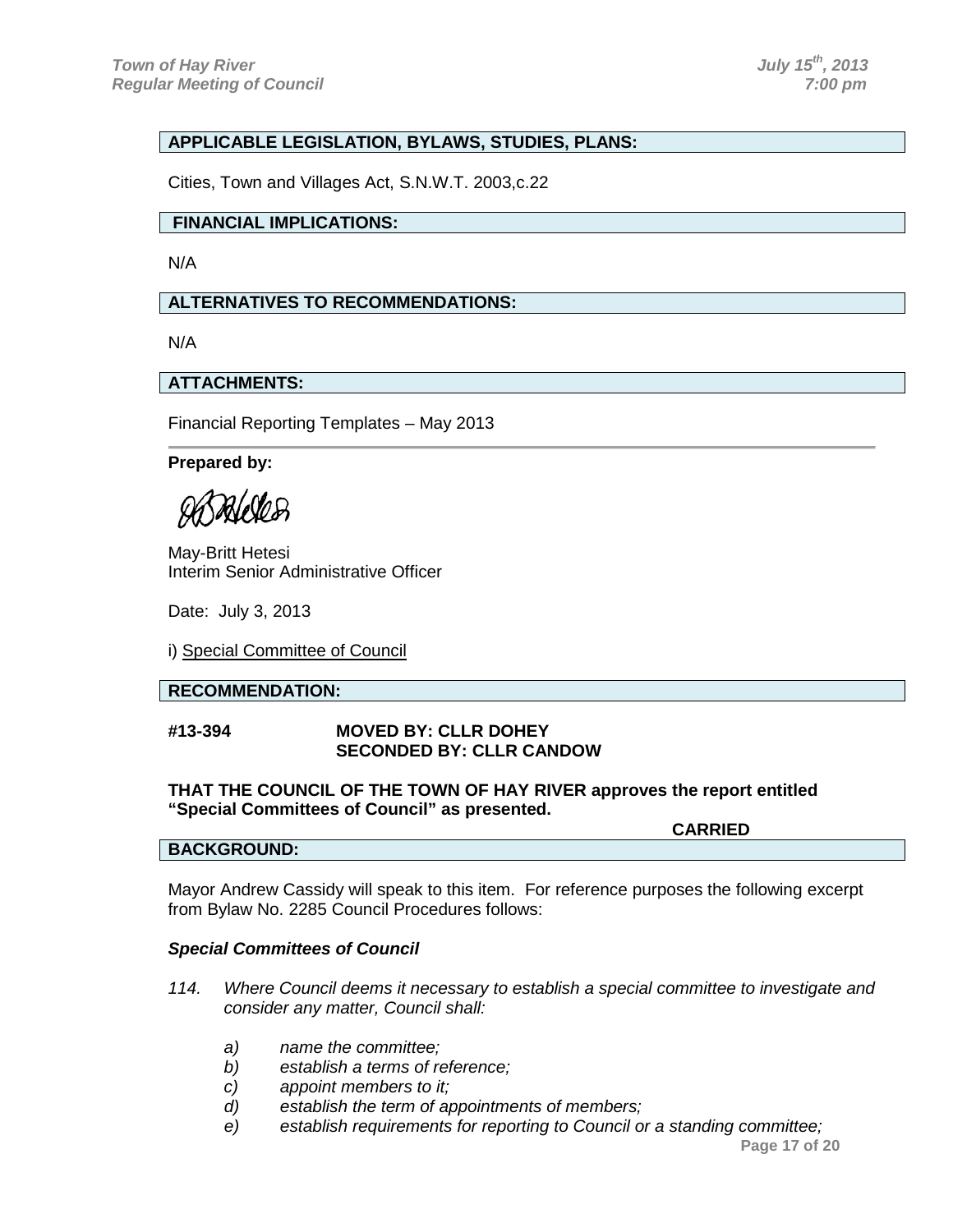*f) allocate any necessary budget and/or other resources to it.*

#### **COUNCIL POLICY / STRATEGY OR GOAL:**

N/A

#### **APPLICABLE LEGISLATION, BYLAWS, STUDIES, PLANS:**

Bylaw No. 2285 Council Procedures

#### **FINANCIAL IMPLICATIONS:**

N/A

#### **ALTERNATIVES TO RECOMMENDATIONS:**

N/A

#### **ATTACHMENTS:**

N/A

**Prepared by:**

 $\partial a/\partial b$ 

May-Britt Hetesi Interim Senior Administrative Officer

Date: July 4, 2013

Let it be noted the Committees are as followed: Air Surface – Councillors Jungkind, M<sup>c</sup>Kay, Candow, and Maher GNWT - Councillors Jungkind, Candow, M<sup>c</sup>Kay and Deputy Mayor Mapes Health Centre - Councillors M<sup>c</sup>Kay, Coakwell, Jameson and Dohey Infrastructure Fundraising – Councillors Coakwell, Dohey, Jameson and Deputy Mayor Mapes

#### **9. NOTICES OF MOTIONS**

There were no Notices of Motions for the Regular Meeting of Council, July 15<sup>th</sup>, 2013.

#### **10. NEW BUSINESS**

a) Excused Absence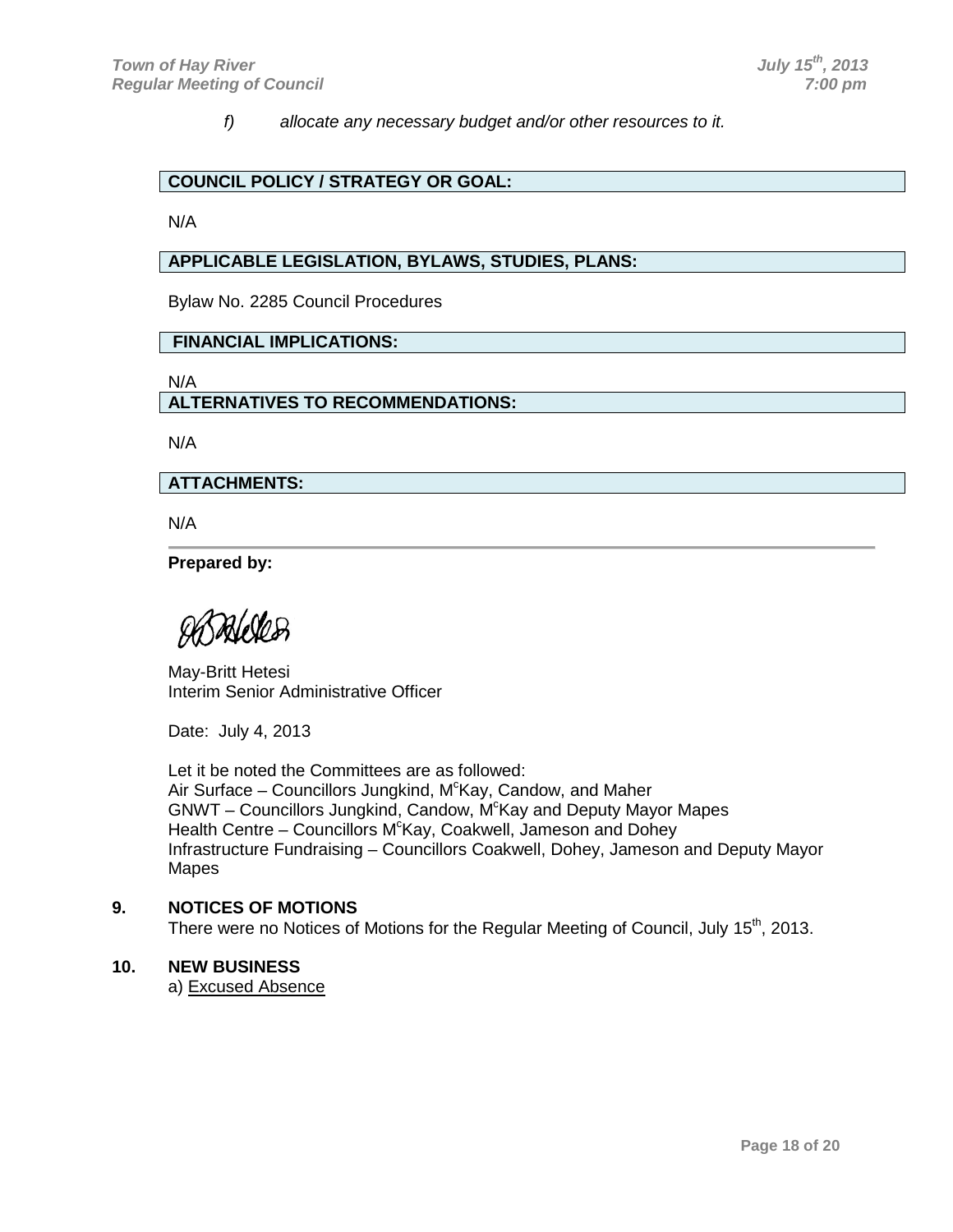#### **RECOMMENDATION:**

#### #13-395 **MOVED BY: CLLR DOHEY SECONDED BY: CLLR CANDOW**

THAT THE COUNCIL OF THE TOWN OF HAY RIVER excuses Mayor Cassidy from the Regular Meeting of Council, Monday, July 15<sup>th</sup>, 2013.

**CARRIED** 

#### **BACKGROUND:**

Mayor Cassidy has requested to be excused from the Regular Meeting of Council, Monday, July 15<sup>th</sup>, 2013.

#### **COUNCIL POLICY / STRATEGY OR GOAL:**

N/A

**APPLICABLE LEGISLATION, BYLAWS, STUDIES, PLANS:** 

N/A

**FINANCIAL IMPLICATIONS:** 

N/A

**ALTERNATIVES TO RECOMMENDATIONS:** 

N/A

**ATTACHMENTS:** 

N/A

**Prepared by:** 

**Stacey Barnes Executive Assistant** 

Date: July 15<sup>th</sup>, 2013

**Reviewed by:** 

**DATALOGES** 

May-Britt Hetesi Interim Senior Administrative Officer

Date: July 15<sup>th</sup>, 2013

#### 11. **ADJOURNMENT**

#13-396 **MOVED BY: CLLR CANDOW** 

That the Regular Meeting of Council be adjourned at 7:20pm.

#### **CARRIED**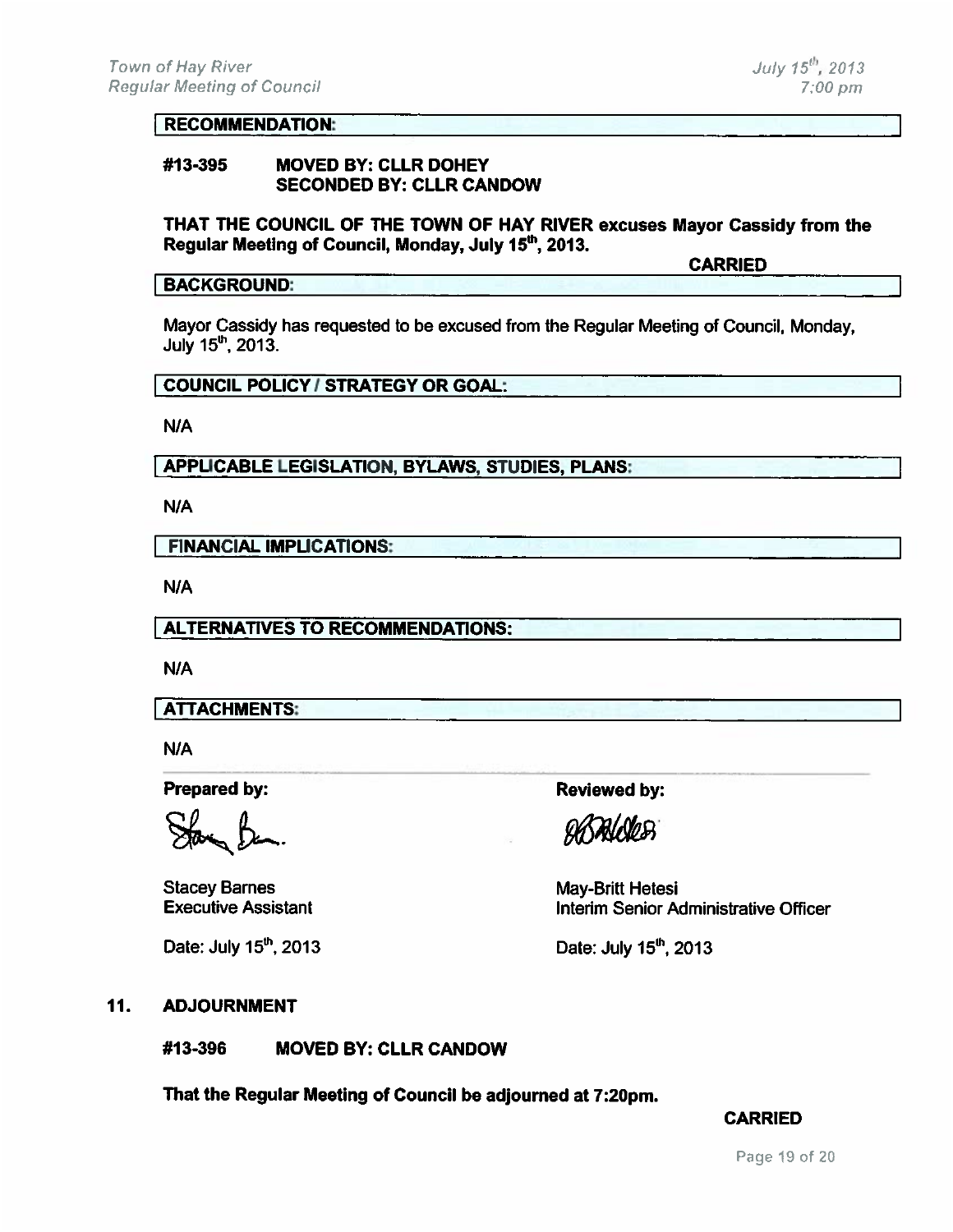Certified Correct as Recorded on the 15<sup>th</sup> day of July, 2013.

These minutes were accepted by motion #13-398.

 $\overline{\phantom{a}}$ ior<br>Ior

**Interim Senior Administrative Officer**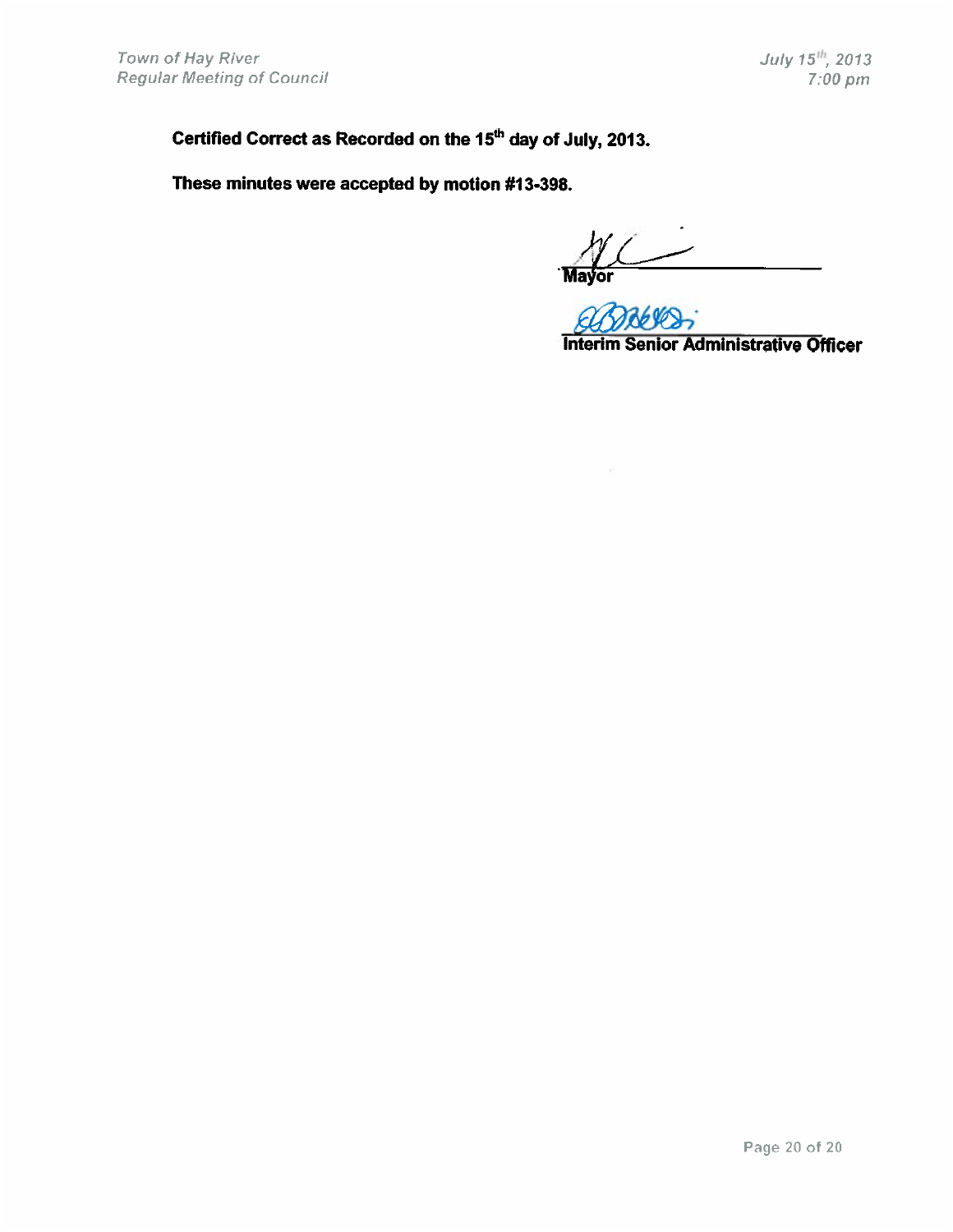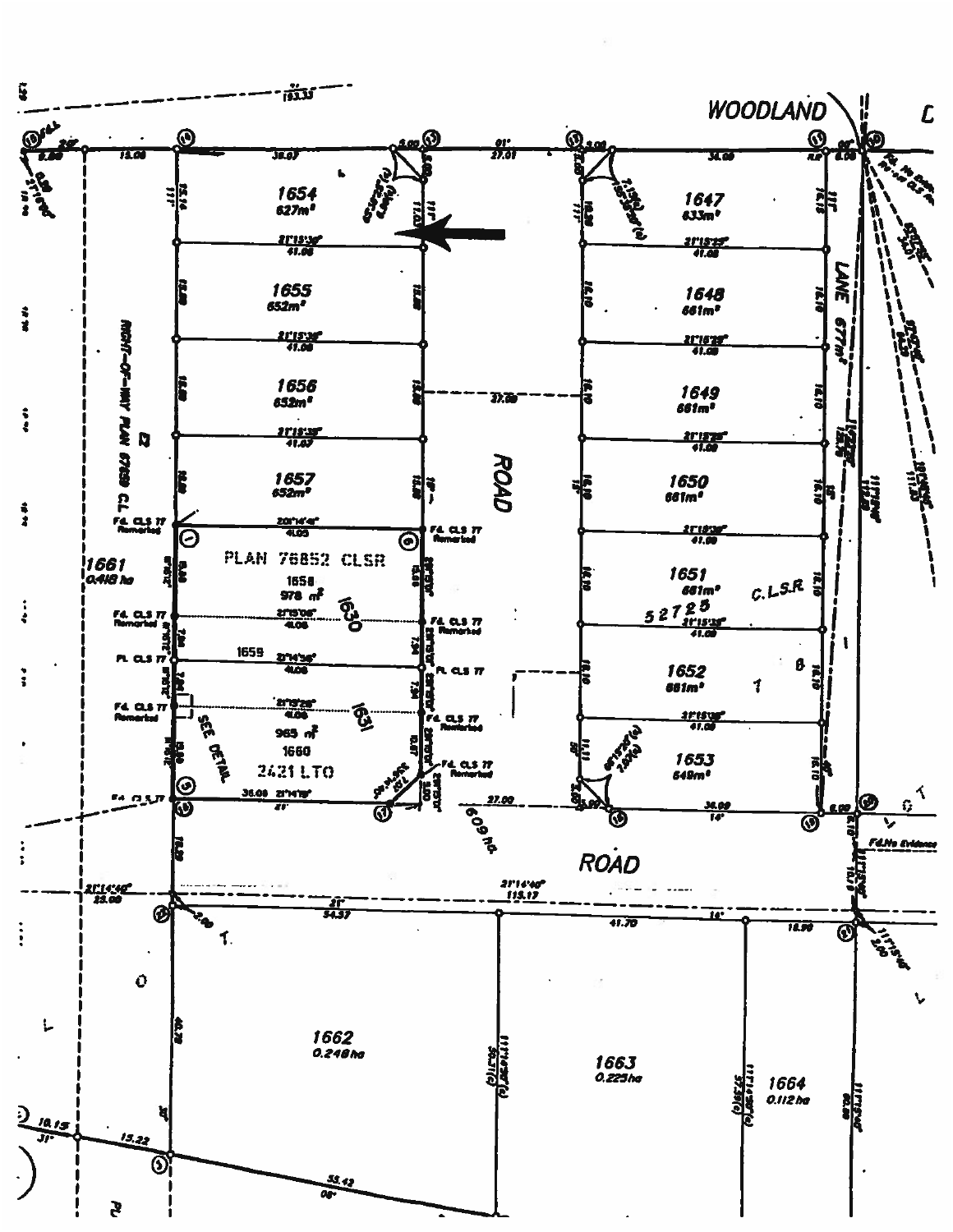

 $\mathcal{\overline{M}}$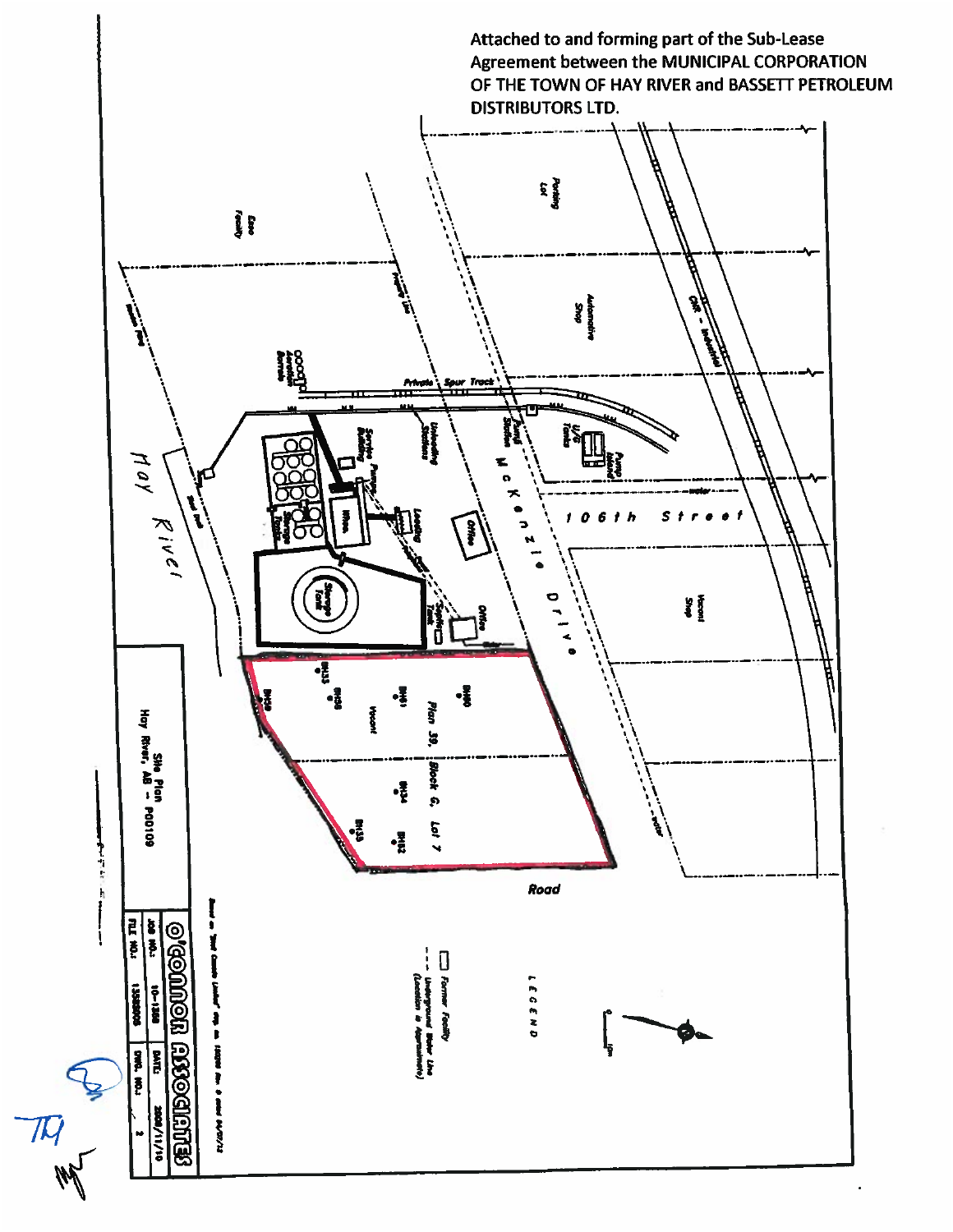| <b>TOWN OF HAY RIVER</b>         |                                |                                                                                         |               |               |                 |  |  |  |
|----------------------------------|--------------------------------|-----------------------------------------------------------------------------------------|---------------|---------------|-----------------|--|--|--|
| <b>REVISED REPORT TO COUNCIL</b> |                                |                                                                                         |               |               |                 |  |  |  |
|                                  |                                | <b>Consolidated Summary of Revenue and Expense</b>                                      |               |               |                 |  |  |  |
|                                  |                                | For the 5 Months Ended May 31,2013                                                      |               |               |                 |  |  |  |
|                                  |                                |                                                                                         | <b>Actual</b> | <b>Budget</b> | <b>Variance</b> |  |  |  |
|                                  |                                |                                                                                         |               |               |                 |  |  |  |
| <b>GENERAL FUND</b>              |                                |                                                                                         |               |               |                 |  |  |  |
|                                  |                                |                                                                                         | 5/12          | 12/12         | 12/12           |  |  |  |
| Revenue                          |                                |                                                                                         |               |               |                 |  |  |  |
|                                  | <b>Property Taxes</b>          |                                                                                         | 4,066,702.33  | 4,793,770.00  | 727,067.67      |  |  |  |
|                                  | Sale of services               |                                                                                         | 155,824.75    | 384,876.00    | 229,051.25      |  |  |  |
|                                  | Recreation                     |                                                                                         | 164,020.18    | 424,455.00    | 260,434.82      |  |  |  |
|                                  | Other Revenue from own sources |                                                                                         | 361,796.31    | 476,000.00    | 114,203.69      |  |  |  |
|                                  | <b>GNWT Block Funding</b>      |                                                                                         | 648,334.00    | 1,902,000.00  | 1,253,666.00    |  |  |  |
|                                  | <b>School Taxes</b>            |                                                                                         | 627,379.00    | 636,954.00    | 9,575.00        |  |  |  |
|                                  | <b>Total Revenue</b>           |                                                                                         | 6,024,056.57  | 8,618,055.00  |                 |  |  |  |
|                                  |                                |                                                                                         |               |               |                 |  |  |  |
|                                  |                                |                                                                                         | 5/12          | 12/12         | 5/12            |  |  |  |
| <b>Expenditure</b>               |                                |                                                                                         |               |               |                 |  |  |  |
|                                  | Administration -               | Operating                                                                               | 516,942.99    | 745,365.00    | 206,374.24      |  |  |  |
|                                  |                                | Salaries and Wages-Admin                                                                | 324,619.11    | 800,000.00    | 8,714.22        |  |  |  |
|                                  |                                | Salaries and Wages-Town Hall                                                            | 5,739.61      | 20,000.00     | 2,593.72        |  |  |  |
|                                  |                                |                                                                                         | 847,301.71    | 1,565,365.00  | 197,660.02      |  |  |  |
|                                  |                                |                                                                                         |               |               |                 |  |  |  |
|                                  | Protective Services -          | <b>Operating</b>                                                                        | 175,100.29    | 558,781.00    | 57,725.13       |  |  |  |
|                                  |                                | Salaries and Wages                                                                      | 94,668.76     | 198,640.00    | $-11,902.09$    |  |  |  |
|                                  |                                |                                                                                         | 269,769.05    | 757,421.00    | 45,823.03       |  |  |  |
|                                  |                                |                                                                                         |               |               |                 |  |  |  |
|                                  | Transportion                   |                                                                                         |               |               |                 |  |  |  |
|                                  | and Public Works -             | <b>Operating</b>                                                                        | 238,417.76    | 908,008.00    | 139,918.91      |  |  |  |
|                                  |                                | Salaries and Wages                                                                      | 316,248.59    | 695,100.00    | 26,623.59       |  |  |  |
|                                  |                                |                                                                                         | 554,666.35    | 1,603,108.00  | 113,295.32      |  |  |  |
|                                  |                                |                                                                                         |               |               |                 |  |  |  |
|                                  | Environmental                  |                                                                                         |               |               |                 |  |  |  |
|                                  | and Public Health              | Operating                                                                               | 126,971.25    | 488,829.00    | 76,707.50       |  |  |  |
|                                  |                                | Salaries and Wages                                                                      | 2,254.43      | 26,000.00     | 8,578.90        |  |  |  |
|                                  |                                |                                                                                         | 129,225.68    | 514,829.00    | 85,286.40       |  |  |  |
|                                  |                                |                                                                                         |               |               |                 |  |  |  |
|                                  | Planning                       |                                                                                         |               |               |                 |  |  |  |
|                                  | and Development                | Operating                                                                               | 40,520.92     | 191,122.00    | 39,113.25       |  |  |  |
|                                  |                                | Salaries and Wages                                                                      | 83,125.79     | 202,000.00    | 1,040.88        |  |  |  |
|                                  |                                |                                                                                         | 123,646.71    | 393,122.00    | 40,154.12       |  |  |  |
|                                  |                                |                                                                                         |               |               |                 |  |  |  |
|                                  | Recreation                     |                                                                                         |               |               |                 |  |  |  |
|                                  | and Cultural                   | Operating                                                                               | 549,476.75    | 1,938,096.00  | 258,063.25      |  |  |  |
|                                  |                                | Salaries and Wages                                                                      | 445,500.95    | 1,003,700.00  | 27,292.62       |  |  |  |
|                                  |                                |                                                                                         | 994,977.70    | 2,941,796.00  | 230,770.63      |  |  |  |
|                                  |                                |                                                                                         |               |               |                 |  |  |  |
|                                  | Fiscal                         | Operating                                                                               | 81,641.73     | 476,000.00    | 116,691.60      |  |  |  |
|                                  |                                |                                                                                         |               |               |                 |  |  |  |
|                                  | <b>Total Expense</b>           |                                                                                         | 3,001,228.93  | 8,251,641.00  | 434,361.10      |  |  |  |
|                                  |                                |                                                                                         |               |               |                 |  |  |  |
|                                  | <b>Net Surplus (Deficit)</b>   |                                                                                         | 3,022,827.64  | 366,414.00    |                 |  |  |  |
|                                  |                                | (Excluding Mayor & Council Idemnities, Depreciation, Overhead and Capital Transactions) |               |               |                 |  |  |  |
|                                  |                                |                                                                                         |               |               |                 |  |  |  |
|                                  |                                |                                                                                         |               |               |                 |  |  |  |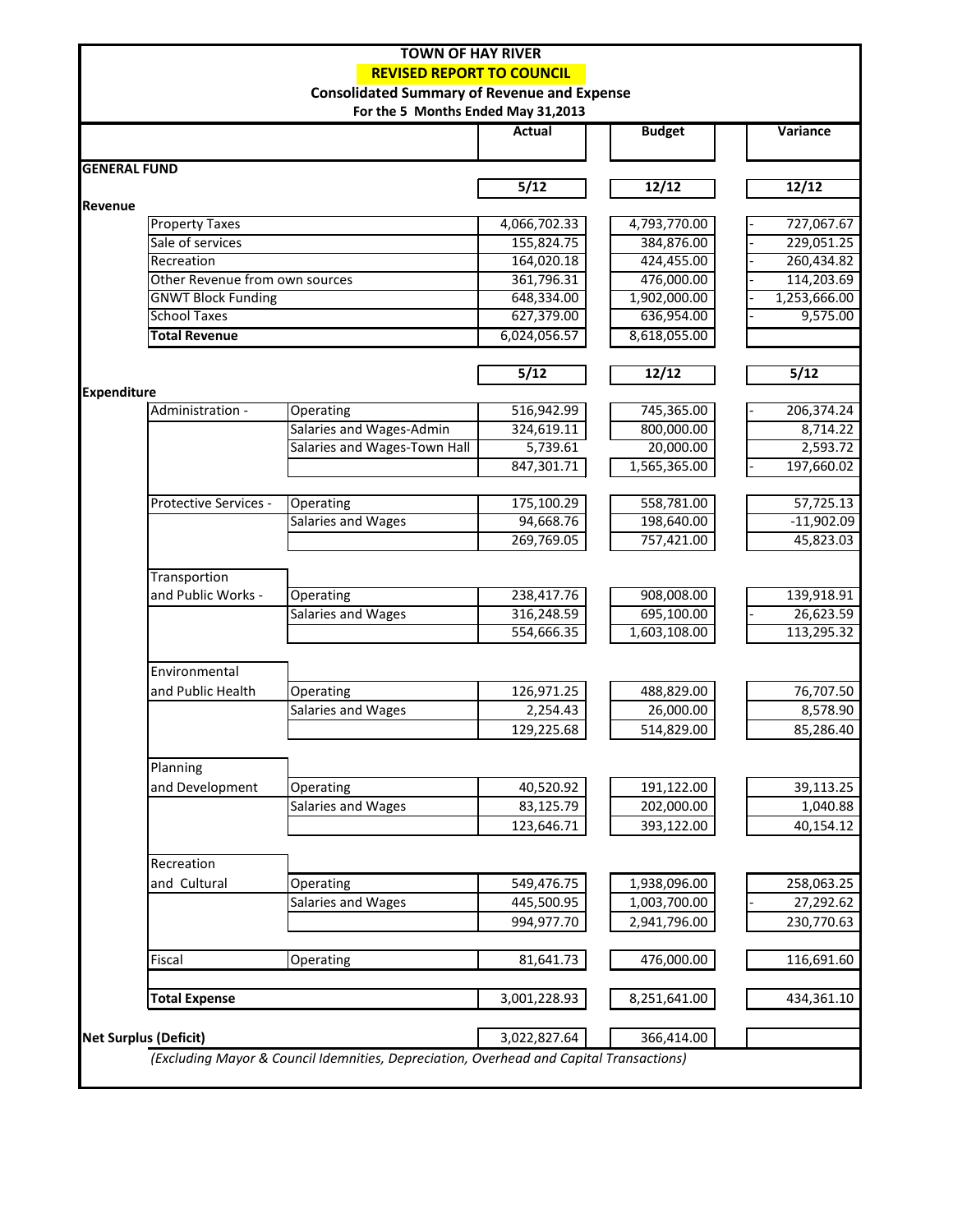|                                                                                           |                             | <b>TOWN OF HAY RIVER</b>                                    |               |               |              |  |  |  |
|-------------------------------------------------------------------------------------------|-----------------------------|-------------------------------------------------------------|---------------|---------------|--------------|--|--|--|
|                                                                                           |                             | <b>REPORT TO COUNCIL</b>                                    |               |               |              |  |  |  |
| <b>Consolidated Summary of Revenue and Expense</b><br>For the 5 Months Ended May 31, 2013 |                             |                                                             |               |               |              |  |  |  |
|                                                                                           |                             |                                                             | <b>Actual</b> | <b>Budget</b> | Varience     |  |  |  |
| <b>UTILITY FUND</b>                                                                       |                             |                                                             |               |               |              |  |  |  |
|                                                                                           |                             |                                                             | 5/12          | 12/12         | 12/12        |  |  |  |
| Revenue                                                                                   |                             |                                                             |               |               |              |  |  |  |
|                                                                                           | Water/Sewer Sales           |                                                             | 778,729.18    | 1,800,000.00  | 1,021,270.82 |  |  |  |
|                                                                                           | <b>GNWT Water Subsidies</b> |                                                             | 113,676.00    | 330,267.00    | 216,591.00   |  |  |  |
|                                                                                           | <b>Other Revenue</b>        |                                                             | 13,947.32     | 23,129.00     | 9,181.68     |  |  |  |
|                                                                                           | <b>Total Revenue</b>        |                                                             | 906,352.50    | 2,153,396.00  |              |  |  |  |
| <b>Expenditure</b>                                                                        |                             |                                                             | 5/12          | 12/12         | 5/12         |  |  |  |
|                                                                                           | Administration -            | Operating                                                   | 29,967.42     | 180,584.00    | 45,275.91    |  |  |  |
|                                                                                           |                             | Salaries and Wages                                          | 76,235.59     | 165,300.00    | 7,360.59     |  |  |  |
|                                                                                           |                             |                                                             | 106,203.01    | 345,884.00    | 37,915.32    |  |  |  |
|                                                                                           | Transmission                |                                                             |               |               |              |  |  |  |
|                                                                                           | and Distribution            | Operating                                                   | 408,297.70    | 1,164,936.00  | 77,092.30    |  |  |  |
|                                                                                           |                             | Salaries and Wates                                          | 45,003.34     | 155,200.00    | 19,663.33    |  |  |  |
|                                                                                           |                             |                                                             | 453,301.04    | 1,320,136.00  | 96,755.63    |  |  |  |
|                                                                                           | Maintenance                 | Operating                                                   | 194,225.79    | 473,186.00    | 2,935.04     |  |  |  |
|                                                                                           |                             | Salaries and Wages                                          | 7,214.26      | 37,000.00     | 8,202.41     |  |  |  |
|                                                                                           |                             |                                                             | 201,440.05    | 510,186.00    | 11,137.45    |  |  |  |
|                                                                                           |                             |                                                             |               |               |              |  |  |  |
|                                                                                           | Sewage                      | Operating                                                   | 16,470.00     | 42,050.00     | 1,050.83     |  |  |  |
|                                                                                           | <b>Total Expense</b>        |                                                             | 777,414.10    | 2,218,256.00  | 146,859.23   |  |  |  |
| <b>Net Surplus (Deficit)</b>                                                              |                             |                                                             | 128,938.40    | 64,860.00     |              |  |  |  |
|                                                                                           |                             | (Excluding Depreciation, Overhead and Capital Transactions) |               |               |              |  |  |  |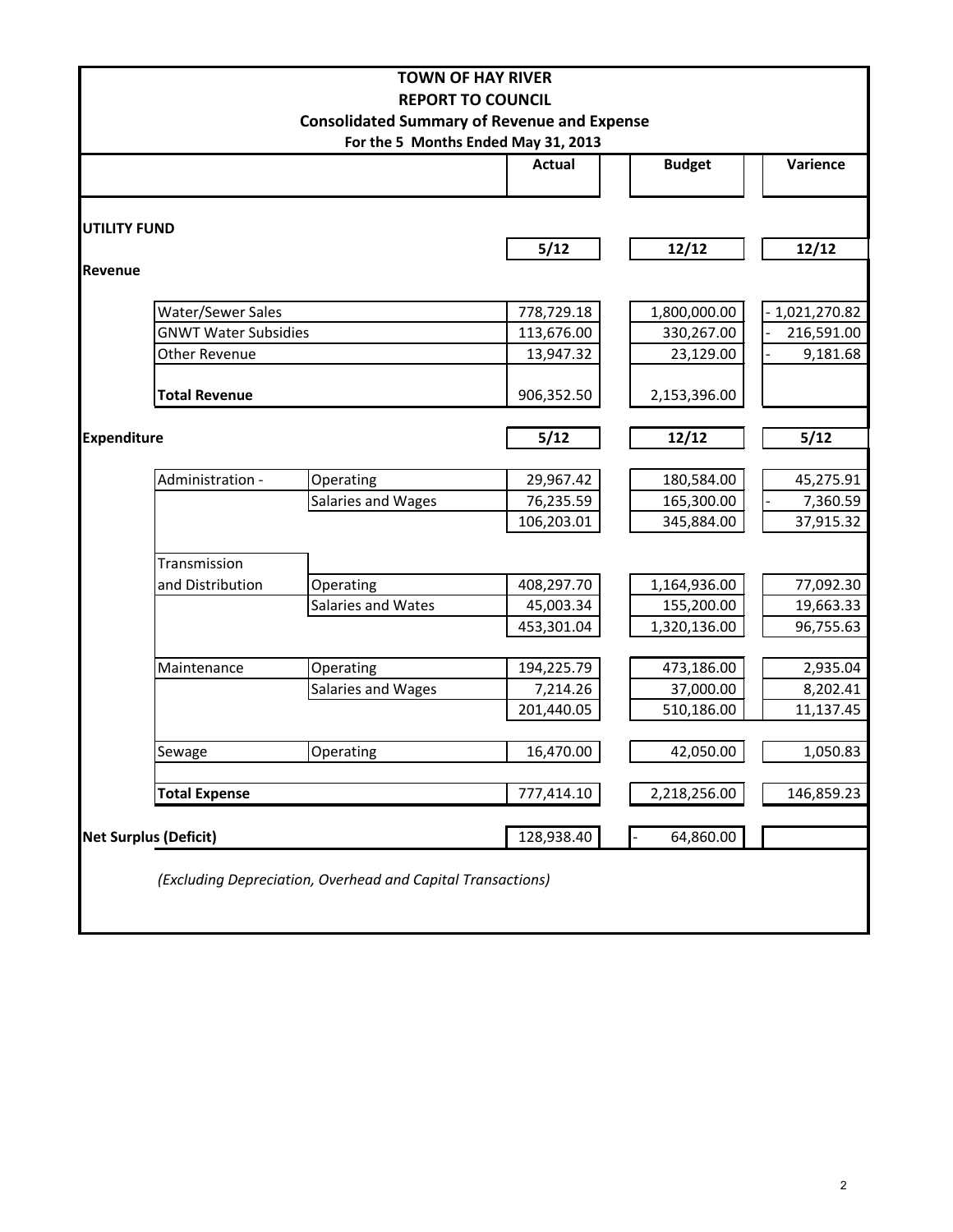## **TOWN OF HAY RIVER REPORT TO COUNCIL Summary of Reserve Balances & Interest Earned As At May 31, 2013**

| <b>Bank Account #</b>                            | <b>Interest</b><br><b>Amount Gen</b><br><b>Reserve</b> | <b>Mobile Equipment</b><br>1-3-1291-000 | <b>Computer</b><br>1-3-1291-000 | <b>Recreation Capital</b><br>1-3-1291-000 | <b>Recreation Centre</b><br>1-3-1291000 | Landfill<br>1-3-1291-000 | <b>Infrastructure Capital</b><br>1-3-1291-000 | <b>Total General Fund</b><br><b>Reserves</b> | <b>Utility Infrastructure</b><br>Res.<br>1-3-1292-000 |
|--------------------------------------------------|--------------------------------------------------------|-----------------------------------------|---------------------------------|-------------------------------------------|-----------------------------------------|--------------------------|-----------------------------------------------|----------------------------------------------|-------------------------------------------------------|
| <b>Balance Forward December 2012 (pre Audit)</b> |                                                        | 653,760.00                              | 4,201.39                        | 78,344.94                                 | 105,268.02                              | 155,200.36               | 656,975.10                                    | 1,653,749.81                                 | 2,329,828.35                                          |
| % Interest Allocation                            |                                                        | 39.532%                                 | 0.254%                          | 4.737%                                    | 6.365%                                  | 9.385%                   | 39.726%                                       | 1.00                                         |                                                       |
| January                                          | \$1,556.38                                             | 615.27                                  | 3.95                            | 73.73                                     | 99.07                                   | 146.06                   | 618.29                                        | 1,556.38                                     | 2,204.30                                              |
| February                                         | \$1,407.18                                             | 556.29                                  | 3.57                            | 66.66                                     | 89.57                                   | 132.06                   | 559.02                                        | 1,407.18                                     | 1,992.99                                              |
| March                                            | \$1,559.32                                             | 616.43                                  | 3.96                            | 73.87                                     | 99.26                                   | 146.34                   | 619.46                                        | 1,559.32                                     | 2,208.47                                              |
| April                                            | \$1,463.24                                             | 578.45                                  | 3.72                            | 69.32                                     | 93.14                                   | 137.32                   | 581.29                                        | 1,463.24                                     | 2,139.32                                              |
| May                                              | \$0.00                                                 | 0.00                                    | 0.00                            | 0.00                                      | 0.00                                    | 0.00                     | 0.00                                          | 0.00                                         | 0.00                                                  |
| June                                             | \$0.00                                                 | 0.00                                    | 0.00                            | 0.00                                      | 0.00                                    | 0.00                     | 0.00                                          | 0.00                                         | 0.00                                                  |
| July                                             | \$0.00                                                 | 0.00                                    | 0.00                            | 0.00                                      | 0.00                                    | 0.00                     | 0.00                                          | 0.00                                         | 0.00                                                  |
| August                                           | \$0.00                                                 | 0.00                                    | 0.00                            | 0.00                                      | 0.00                                    | 0.00                     | 0.00                                          | 0.00                                         | 0.00                                                  |
| September                                        | \$0.00                                                 | 0.00                                    | 0.00                            | 0.00                                      | 0.00                                    | 0.00                     | 0.00                                          | 0.00                                         | 0.00                                                  |
| October                                          | \$0.00                                                 | 0.00                                    | 0.00                            | 0.00                                      | 0.00                                    | 0.00                     | 0.00                                          | 0.00                                         | 0.00                                                  |
| November                                         | \$0.00                                                 | 0.00                                    | 0.00                            | 0.00                                      | 0.00                                    | 0.00                     | 0.00                                          | 0.00                                         | 0.00                                                  |
| December                                         | \$0.00                                                 | 0.00                                    | 0.00                            | 0.00                                      | 0.00                                    | 0.00                     | 0.00                                          | 0.00                                         | 0.00                                                  |
| <b>Annual Contributions</b>                      |                                                        | 0.00                                    | 0.00                            | 0.00                                      | 0.00                                    | 0.00                     | 0.00                                          | 0.00                                         | 0.00                                                  |
| <b>Proposed Annual Expenditures</b>              |                                                        | (460,000.00)                            | 0.00                            | 0.00                                      | 0.00                                    | (150,000.00)             | (600,000.00)                                  | (1,210,000.00)                               | (308,000.00)                                          |
| <b>Balance December 2013</b>                     | \$5,986.12                                             | 196,126.43                              | 4,216.60                        | 78,628.53                                 | 105,649.06                              | 5,762.14                 | 59,353.17                                     | 449,735.93                                   | 2,030,373.43                                          |

# **Summary of Deferred Contribution Balances & Interest Earned**

**As At May 31, 2013**

|                                                  | <b>Total Interest</b> |                                | <b>Community</b>                  | <b>Building Canada</b>      | <b>Total Deferred</b><br><b>Contributions</b> |
|--------------------------------------------------|-----------------------|--------------------------------|-----------------------------------|-----------------------------|-----------------------------------------------|
| <b>Bank Account #</b>                            | Def Contrib           | <b>Gas Tax</b><br>1-3-1294-000 | Public Infra.<br>1-3-1297-000     | <b>Fund</b><br>1-3-1296-000 |                                               |
| <b>Balance Forward December 2012 (Pre Audit)</b> |                       | 2,042,273.50                   | 6,574,449.11                      | 1,101,779.38                | 9,718,501.99                                  |
| <b>Plus: Contributions Receivable for 2013</b>   |                       | 1,015,622.00                   | 1,260,000.00                      |                             | 2,275,622.00                                  |
|                                                  |                       | 3,057,895.50                   | 7,834,449.11                      | 1,101,779.38                | 11,994,123.99                                 |
| January                                          | 10,715.16             | 2,137.99                       | 7,338.60                          | 1,238.57                    | 10,715.16                                     |
| February                                         | 9,495.79              | 1,933.04                       | 6,635.09                          | 927.66                      | 9,495.79                                      |
| March                                            | 10,475.86             | 2,142.03                       | 7,352.47                          | 981.36                      | 10,475.86                                     |
| April                                            | 9,956.13              | 2,074.96                       | 7,122.25                          | 758.92                      | 9,956.13                                      |
| May                                              |                       |                                |                                   |                             | 0.00                                          |
| June                                             |                       |                                |                                   |                             | 0.00                                          |
| July                                             |                       |                                |                                   |                             | 0.00                                          |
| August                                           |                       |                                |                                   |                             | 0.00                                          |
| September                                        |                       |                                |                                   |                             | 0.00                                          |
| October                                          |                       |                                |                                   |                             | 0.00                                          |
| November                                         |                       |                                |                                   |                             | 0.00                                          |
| December                                         |                       |                                |                                   |                             | 0.00                                          |
| <b>Proposed Annual Expenditures</b>              |                       |                                | $(3,000,000.00)$ $(7,853,321.00)$ | (1, 105, 685.89)            | (11,959,006.89)                               |
| <b>Balance December 2013</b>                     | \$40,642.94           | 66,183.52                      | 9,576.52                          | 0.00                        | 75,760.04                                     |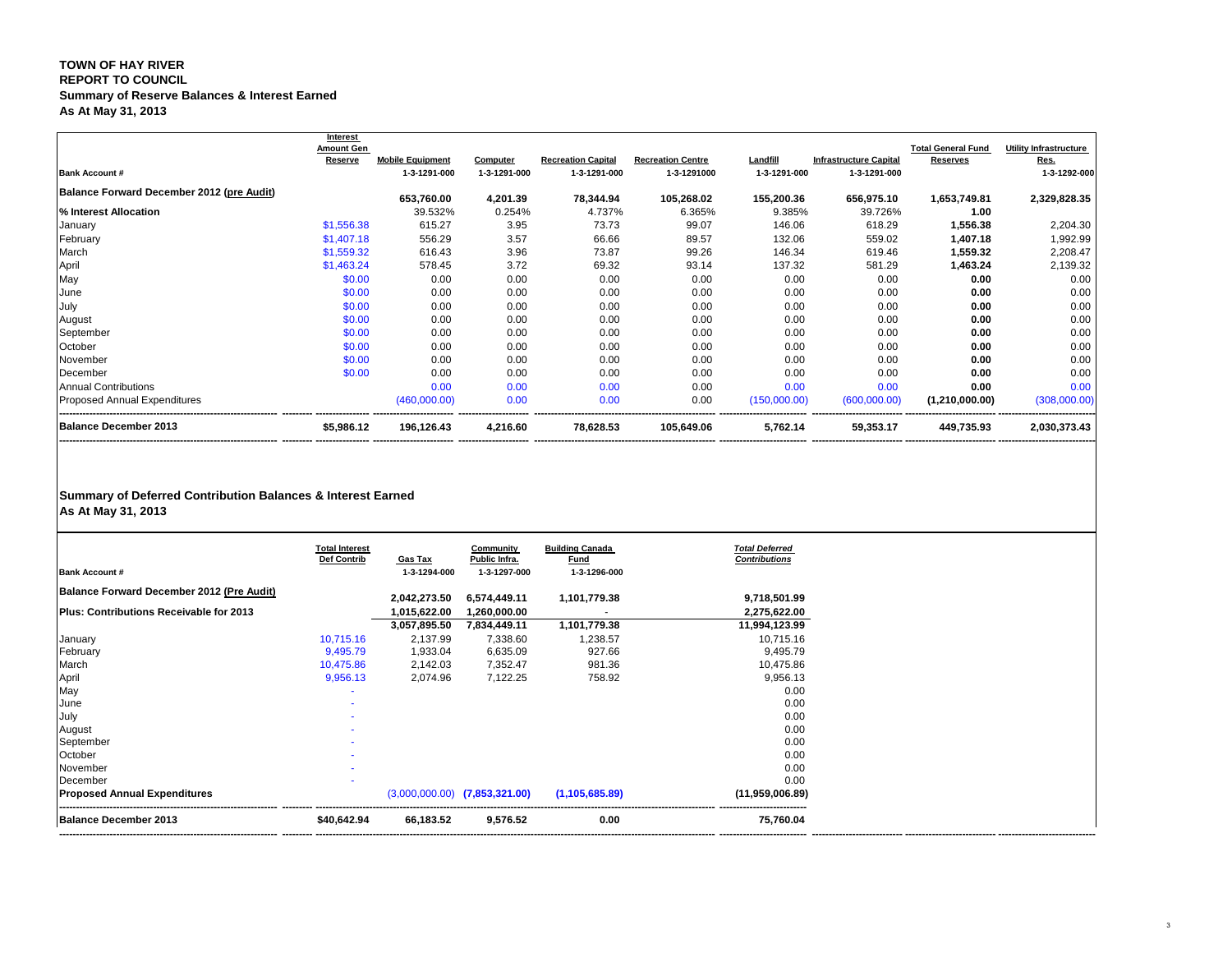|                      |                                                                            |                                                          | 2013                   | 2013                  |
|----------------------|----------------------------------------------------------------------------|----------------------------------------------------------|------------------------|-----------------------|
|                      |                                                                            |                                                          | <b>Budget</b>          | <b>Actual to Date</b> |
| <b>Contributions</b> |                                                                            |                                                          |                        |                       |
|                      | <b>Building Canada Fund</b><br><b>Community Public Infrastructure Fund</b> |                                                          | 1,101,779<br>6,678,321 | 1,101,779<br>237,795  |
|                      | <b>General Reserve-Landfill</b>                                            |                                                          | 150,000                |                       |
|                      | General Reserve-Infrastructure Capital                                     |                                                          | 600,000                |                       |
|                      | General Reserve- Mobile Equipment                                          |                                                          | 460,000<br>8,990,100   | 1,339,574             |
|                      |                                                                            |                                                          |                        |                       |
| <b>Capital Plan</b>  |                                                                            |                                                          |                        |                       |
|                      | <b>General Government</b>                                                  | <b>General Plan</b>                                      |                        |                       |
|                      |                                                                            | <b>Town Hall</b>                                         | 50,000<br>50,000       |                       |
|                      | <b>Total General Government</b>                                            |                                                          | $\overline{100,000}$   |                       |
|                      | <b>Fire Department</b>                                                     |                                                          |                        |                       |
|                      |                                                                            | Fire Hall Design and Build                               | 3,700,000              | 1,339,574             |
|                      |                                                                            | Ambulance                                                | 180,000                |                       |
|                      |                                                                            | Fire Hall IT<br>Bunker Gear X 10                         | 25,900                 | $\sim$                |
|                      |                                                                            | Portable Radios                                          | 11,000<br>3,200        | $\sim$                |
|                      |                                                                            | <b>AED</b>                                               | 3,500                  |                       |
|                      |                                                                            | <b>SCBA</b>                                              | 8,500                  |                       |
|                      |                                                                            | Repeater and Antenna                                     | 10,000                 |                       |
|                      | <b>Total Fire Department</b>                                               |                                                          | 3,942,100              | 1,339,574             |
|                      | <b>Public Works</b>                                                        |                                                          |                        |                       |
|                      |                                                                            | 5-Ton Box Truck                                          | 50,000                 |                       |
|                      |                                                                            | Vale Island Drainage Work                                | 100,000                | 9,375                 |
|                      |                                                                            | Drainage Improvements<br><b>Upgrade Golf Course Road</b> |                        |                       |
|                      |                                                                            | <b>Development Standards</b>                             | 25,000                 |                       |
|                      |                                                                            | Improvements                                             | 50,000                 |                       |
|                      |                                                                            | <b>Landfill Fencing</b>                                  | 50,000                 |                       |
|                      |                                                                            | Landfill Improvements                                    | 100,000                |                       |
|                      | <b>Total Public Works</b>                                                  | Line Painter                                             | 10,000<br>385,000      | 9,375                 |
|                      |                                                                            |                                                          |                        |                       |
|                      | <b>Recreation</b>                                                          |                                                          |                        |                       |
|                      |                                                                            | General<br>Seacan Storage                                | 3,000                  |                       |
|                      |                                                                            |                                                          |                        |                       |
|                      |                                                                            | Pool                                                     |                        |                       |
|                      |                                                                            | <b>Centre</b>                                            |                        |                       |
|                      |                                                                            | <b>Rec Centre</b>                                        | 4,000,000              |                       |
|                      |                                                                            | Zamboni Apron                                            | 10,000                 |                       |
|                      |                                                                            | Zamboni<br>Old Pool-link to Heat Reclamation             | 150,000<br>20,000      | $\sim$                |
|                      |                                                                            |                                                          | 4,180,000              | $\sim$                |
|                      |                                                                            |                                                          |                        |                       |
|                      | <b>Sportfields</b>                                                         | Twin Ball Diamond (Pine Point)                           | 50,000                 | $\sim$                |
|                      |                                                                            | <b>Riding Mowers</b>                                     | 70,000                 | $\sim$                |
|                      |                                                                            |                                                          |                        |                       |
|                      | <b>Parklands</b>                                                           |                                                          | 120,000                | $\blacksquare$        |
|                      |                                                                            | Skate/BMX Park                                           | 150,000                |                       |
|                      |                                                                            | <b>Kwanis Park Rink</b>                                  | 10,000                 |                       |
|                      |                                                                            | Trans Canada Trail                                       | 100,000                |                       |
|                      |                                                                            | Tri-Service Park Development                             | 260,000                |                       |
|                      |                                                                            |                                                          |                        |                       |
|                      | <b>Total Recreation</b>                                                    |                                                          | 4,563,000              |                       |
|                      | <b>Tourism</b>                                                             |                                                          | ۰.                     |                       |
|                      | <b>Total General Fund Capital Plan</b>                                     |                                                          | 8,990,100              | 1,348,949             |

4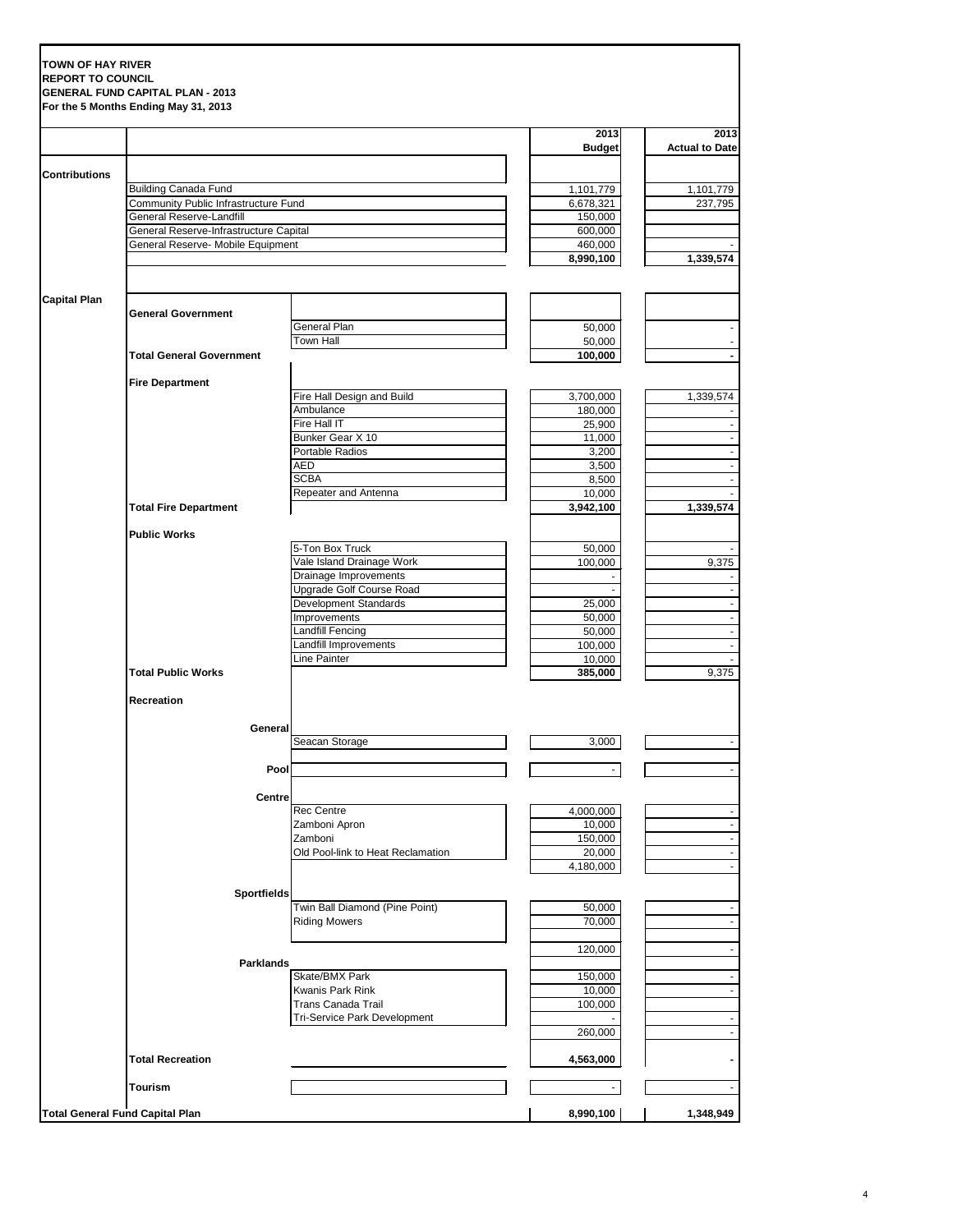### **TOWN OF HAY RIVER REPORT TO COUNCIL UTILITY FUND CAPITAL PLAN - 2013 For the 5 Months Ending May 31, 2013**

|                                   |                                              | 2013          | 2013                  |
|-----------------------------------|----------------------------------------------|---------------|-----------------------|
|                                   |                                              | <b>Budget</b> | <b>Actual to Date</b> |
| <b>Contributions</b>              |                                              |               |                       |
|                                   | Capital Infrastructure (CPI)                 | 1,000,000     |                       |
|                                   | 2013 Gas Tax                                 | 3,000,000     | 4,222                 |
|                                   | <b>Utility Reserve</b>                       | 308,000       |                       |
|                                   |                                              | 4,308,000     | 4,222                 |
| <b>Capital Plan</b>               |                                              |               |                       |
|                                   | <b>Transmission and Distribution</b>         |               |                       |
|                                   | <b>Sewer Repairs</b>                         | 200,000       |                       |
|                                   | Lift No. 1 Upgrade - Work in Progress        | 1,450,000     | 2,441                 |
|                                   | Lift No. 2 Upgrade - Work in Progress        | 1,508,000     | 1,782                 |
|                                   | <b>Pre-Engineering Surveys</b>               | 50,000        |                       |
|                                   | <b>Emergency Mains Repair</b>                | 1,000,000     |                       |
|                                   | <b>Total Transmission &amp; Distribution</b> | 4,208,000     | 4,222                 |
|                                   | <b>Production and Treatment</b>              |               |                       |
|                                   | Water treatment plant upgrades               | 100,000       |                       |
|                                   | <b>Total Production and Treatment</b>        | 100,000       |                       |
|                                   |                                              |               |                       |
| <b>Total Utility Fund Capitol</b> |                                              | 4,308,000     | 4,222                 |